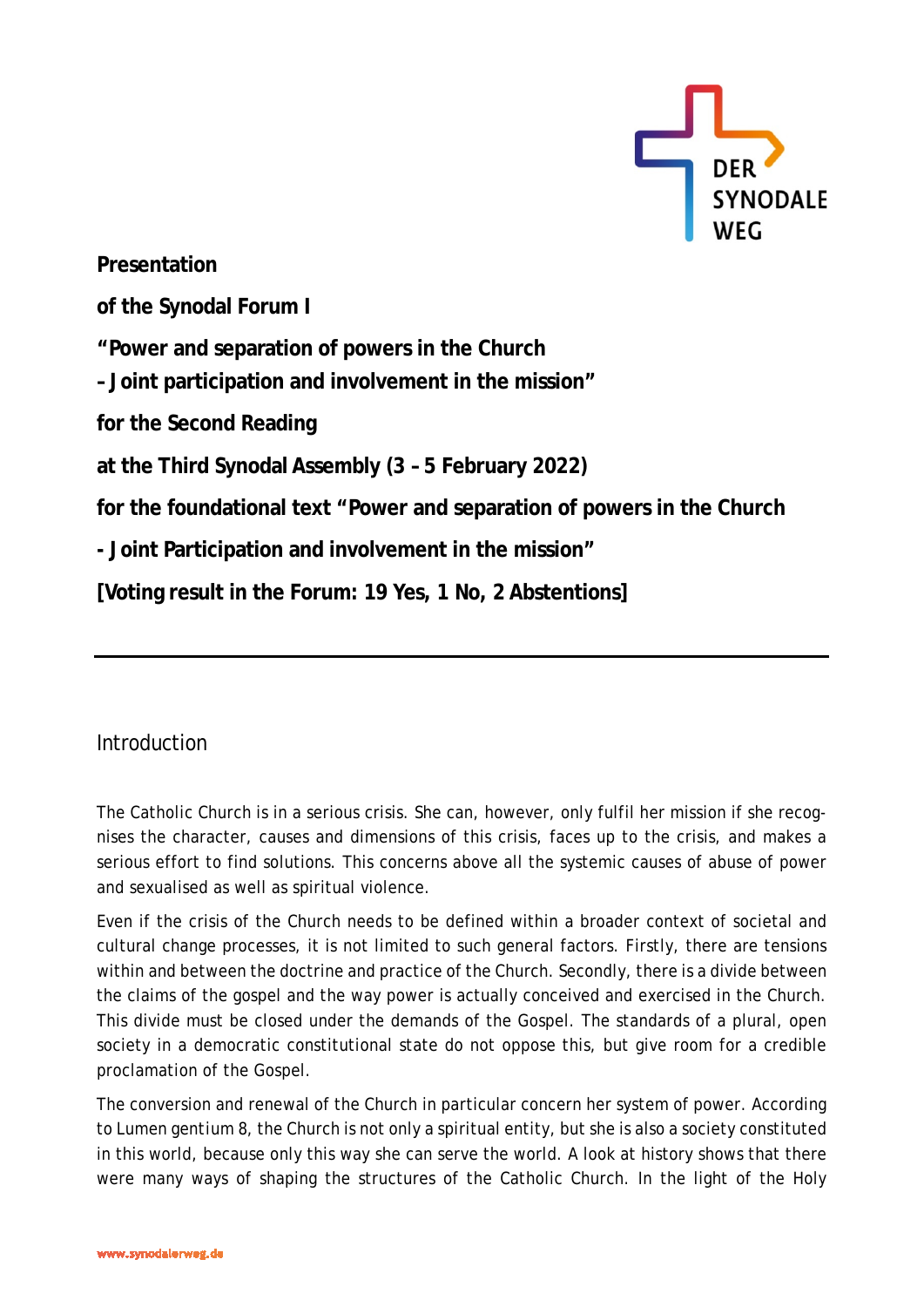Scripture and of the Second Vatican Council they should be put to the test again and again through a discernment of spirits. The abuse scandal confronts the Catholic Church with the question of which spirit she is guided by.

Only the entire people of God can give an answer to this question. The sense of faith of all who are baptised calls for greater shared responsibility, cooperative action and enforceable participation rights. Shared responsibility not least creates transparency in the use of church power. The MHG study has shown forcefully and in disturbing diversity that sexualised violence committed by clergy against children and juveniles, the hushing up of offences, and the protection of perpetrators, are caused not only by individual psychological factors, but also by systemic ones. In particular, the focus is on the current power structure within the Church. It favours certain criminal and abusive acts and makes it difficult or prevents to counter them internally as well as to cooperate with the public authorities. It is therefore all the more important that those with responsibility in the Church undertake a critical self-reflection with regard to these structural and ideational factors that enable or promote the abuse of power. Standards and criteria for a sustainable spiritual and structural renewal have to be developed which then need to be translated into concrete measures.

As the Synodal Assembly of the Catholic Church in Germany, we therefore recognise in conscientious and self-critical reflection, and in an effective reform within the Church's power structures an essential prerequisite to realise the mission of the Church in the world of today. If the Church wishes to be able to claim spiritual and moral authority, her understanding and use of power must be critically examined, and if necessary reformed: Does the Church's power really serve the proclamation of the Gospel, and does it serve people? Where does it become autonomous? Where does it promote and where does it hinder the experience of God's unlimited creative life power?

A change of the Church's power structures is necessary in the interest of successful inculturation into a free, democratic society based on the rule of law. This is not about uncritically adopting practices from society, for the Church also always has a prophetic-critical mission towards her social partners<sup>[1](#page-1-0)</sup>. The democratic society, however, can no longer understand and comprehend the Church's system of power in many instances. Yes, the Church is publicly suspected of using her own legal system to discriminate against people, to undermine democratic standards, and to immunise herself against critical enquiries about her doctrines and organisational structures. The Synodal Path builds on theologically-based reforms and concrete changes in order to address legitimate accusations, rebuild trust in the Church, and make space for faith in the God of life.

The kernel to the problem is the manner in which power – that is power to act, power to interpret and power to judge – is understood, justified, transferred and exercised in the Church. A theology of the Church has developed, a spirituality of obedience and a practice of the office which unilaterally binds this power to ordination and declares it to be sacrosanct. The Church is thus shielded from criticism, disconnected from supervision, and cut off from division. Conversely, vocation and charisms, dignity and rights, competences and responsibility of the faithful in the Catholic Church are not taken into account according to the significance that they have to the people of God. The access to the Church's ministries and offices is restrictively regulated

<span id="page-1-0"></span> $\overline{\phantom{a}}$ <sup>1</sup> Cf. Francis, Letter to the pilgrim people of God in Germany, 29 June 2019, No. 7.2.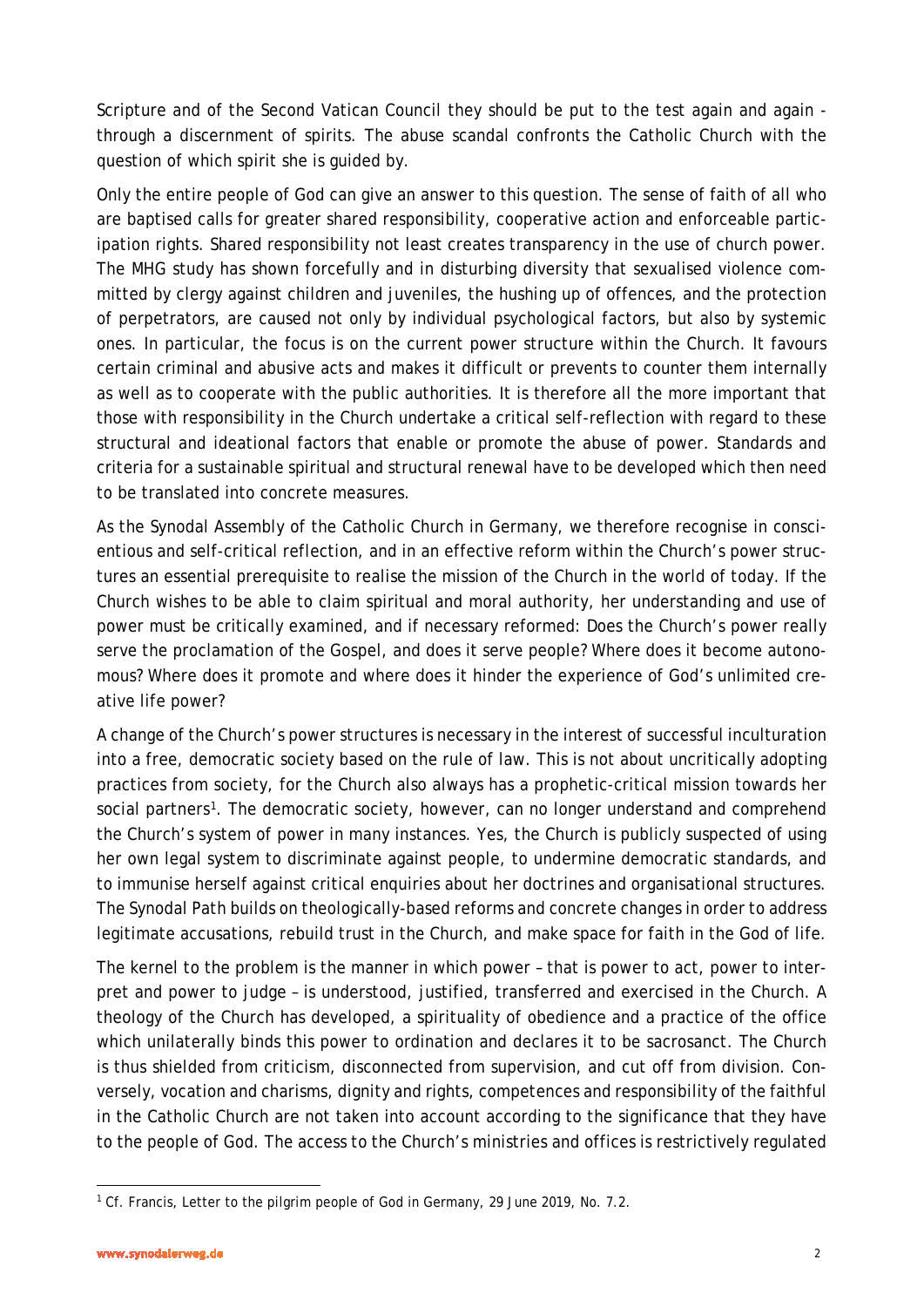without the task of evangelisation coming sufficiently to the fore as a decisive criterion. The respective ministries, offices, roles and responsibilities too are not sufficiently closely linked to the charisms, competences and qualifications of the faithful. Not only access to power, but also the selection and guidance of those to whom this power is entrusted, require an honest examination and reform. The Church-related exercise of power also requires a settled personality and spiritual maturity.

These factors justify, cause and promote the abuse of power, which obscures the mission of the Church. Precisely because this obscuration reaches into the institutional core of the Church, it also affects the image of God that is proclaimed and lived, and thus the innermost point of all evangelisation. The Church's aspirations and reality must become closely aligned.

Since the problem of power concerns structural questions related to the separation of powers, supervision of power and participation, these issues are particularly focused on here. Questions closely connected to this include those of gender equality, and the question of the mission and shape of the ordained ministry. When it comes to the issue of options for a successful life in a partnership, in addition to questions of content there is also the debate as to which Church authorities may be entrusted with interpretative and judgemental authority, according to what criteria and on the basis of which competences.

Part I: Reforming our own power structures as a fundamental activity of a Church on the Path

## **1. Where do we stand? And what lies ahead? Dimensions and challenges of the crisis**

The Catholic Church needs a spiritual and institutional conversion that is sustainable. The crisis of the Catholic Church affects different levels, and has multiple causes. The crisis is massively exacerbated by sexualised violence and spiritual abuse of charges.

There is a serious institutional crisis in the Church. Individual misconduct is part of a culture of exaltation of the spiritual office and in structures and attitudes secured by church law which "protect" ministers from critical questioning, as well as from sustainable supervision and limitation. In the sexual and spiritual abuse a perpetrator becomes guilty as does at the same time the institution that does not prevent such action and that protects the perpetrator.

There is also a severe crisis of credibility in the Church. The crisis is evident not only in systemic abuse, but also in a lack of openness to reform. Some who resign their Church membership retain their faith, but the failure of the Church costs others their faith. Alienation from congregations and from Church institutions, as well as from the Church's rituals and offers of meaning, are as studies show an important factor motivating people to alienate themselves from the Church, even in circles of highly committed church members. The Church's power structures are perceived as authoritarian. For many, her legal system does not meet the human rights-based standards of democratic societies.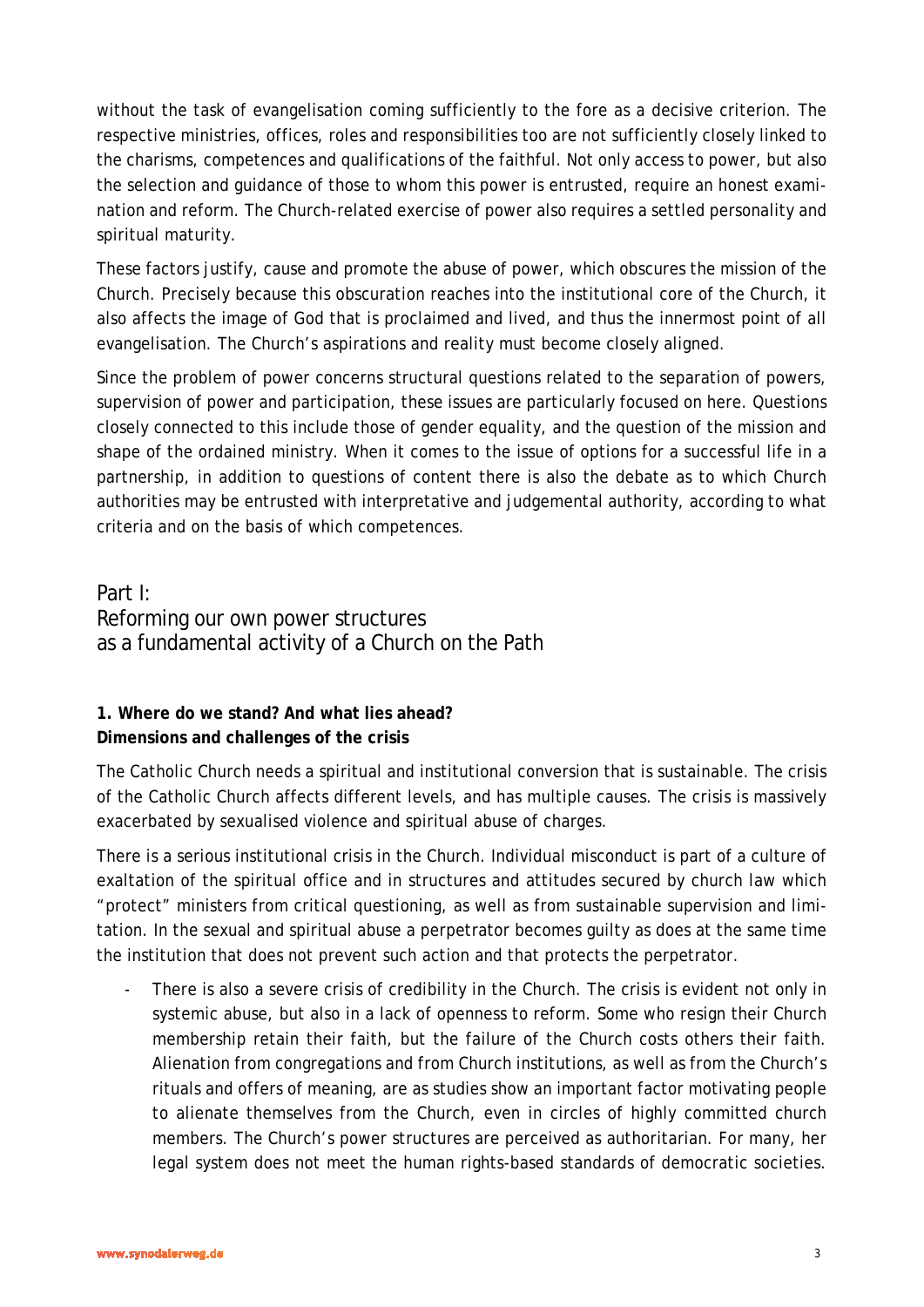Church positions on ethical issues, especially in the field of gender justice and sexuality, are perceived as hostile to life.

- The institutional crisis and the credibility crisis of the Church make it considerably more difficult to communicate the Gospel. In parallel, profound religious-cultural changes are taking place worldwide, the consequences of which are not yet foreseeable. Spiritual and religious needs continue to claim space, but church ties are loosening. Fundamental Christian beliefs, namely the belief in the triune God, are evaporating. The confessional, symbolic and social form of the Christian faith is increasingly losing plausibility. Thus, clear decisions are necessary that might help to overcome the institutional crisis and the credibility crisis of the Church.

We wish to understand, change and exercise power and responsibility in the Church in such a way that "God's kindness and love for mankind" (Titus 3:4) can be rediscovered.

The proclamation of the Gospel and the celebration of faith must correspond to the gospel of Jesus Christ, motivated by the service to the poor. Interpersonal relationships and organisational structures have to be guided by this gospel. Where this is not the case, sustainable corrections have to be made.

#### **2. We have understood!**

### **The mission of the Church as a debt to culture and society**

More than half a million people terminated their membership of one of the two major Christian Churches in 2019 alone. 272,771 people left the Catholic Church. The number of people leaving the Church has doubled since 1990. This trend is continuing. Many church members are considering leaving. Not only in Germany, but worldwide, there are more and more new and disturbing reports about abuse of power in sexual, spiritual and financial terms. Whilst the analysis and correction of factors that enable or fail to effectively prevent violence against minor charges is gradually gaining (legal) contours, and has triggered intensive theological reflections, other problems such as spiritual abuse of or violence against (religious) women, and adult charges have so far hardly been recorded and dealt with. Nationally and internationally, depths of actions on the part of the Church have been revealed. The strength and willingness of many, especially many women, to continue to commit themselves in the Church, to shape the Church on the ground, and to stand up for this Church, are exhausted.

#### **We have understood**

- that an enlightened and plural society must insist that such phenomena of structurally anchored abuse of power must be consistently exposed, charged and punished and that everything must be done to prevent their continuation. This requires active, transparent cooperation between the Church and state authorities. The Church can only be grateful for this critical publicity;
- that abuse of power may be legitimised and concealed neither in canon law nor theologically or spiritually. It distorts the idea of spiritual authority, and counteracts the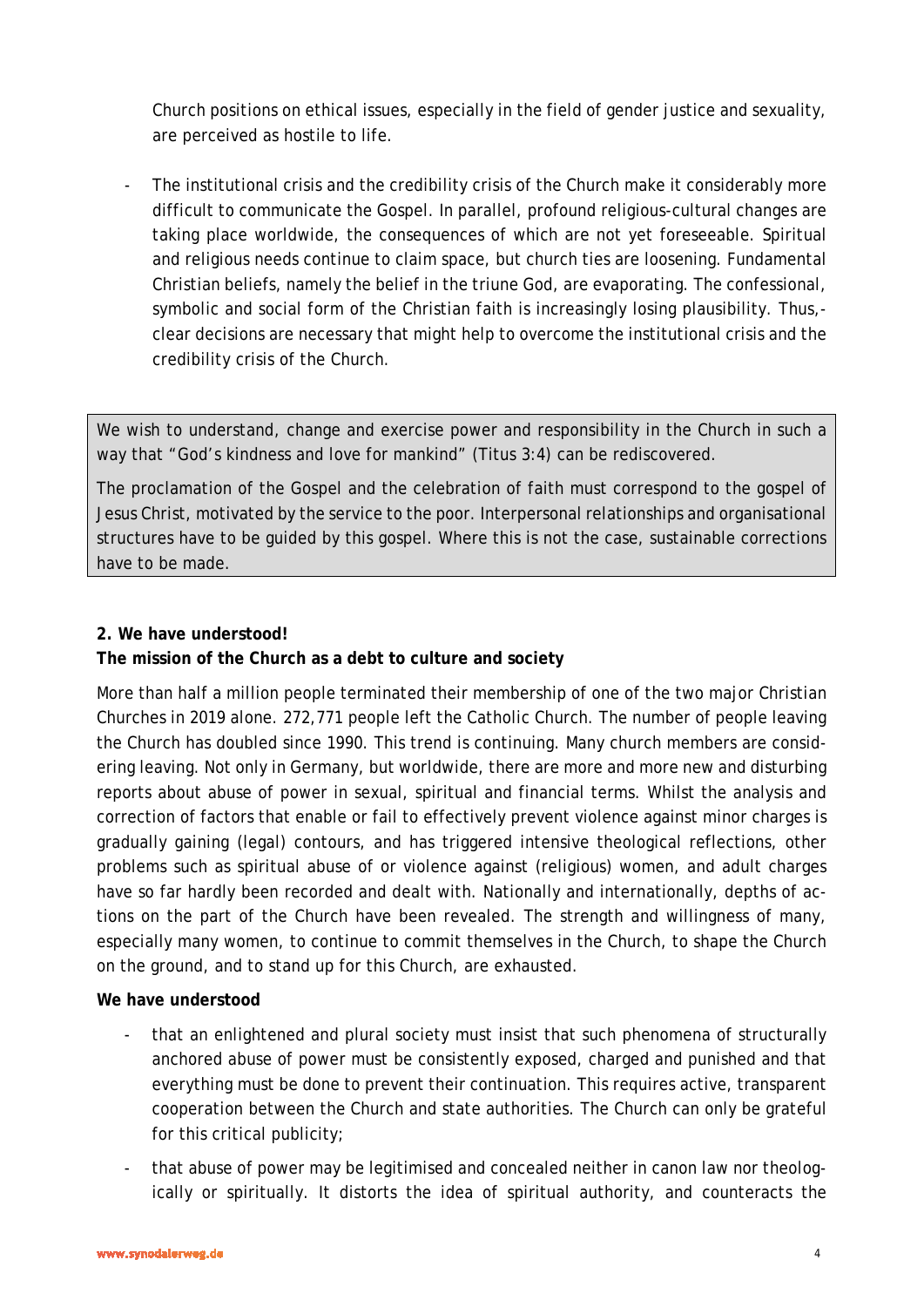theology of the office, which does not empower to engage in arbitrariness, but orders to exercise the ministry. It simply disregards both social and Christian values and standards of law and justice;

- that power is transferred as a ministry and requires spiritual depth. It can only achieve blessed effects when it is shared, limited and supervised, and when it is granted, and if necessary withdrawn, within the framework of comprehensible quality standards. Where instruments to supervise power are lacking, the power to shape and interpret is transformed into arbitrariness – also and especially in the Church;
- that the Church in a free, democratic society has to face public supervision;
- that the legal culture of the Church must be aligned with fundamental and human rights;
- that also spiritually based leadership must be effectively bound to law and legal protection;
- that transparency, accountability and effective checks on power prevent abuse of power, and that reliable administrative justice is needed in the event of culpable failure;
- that leadership must always be co-decided by those over whom decisions are taken;
- that sharing and supervising power do not signify opposition to the authority of offices. In fact, the attribution of authority increases when it commits itself to abide by unambiguous quality standards that have been established by others;
- that power in the Church must not become independent, but should open up ways of life in the sign of the gospel of God's love - and that it shall be measured by this.

We have understood that many parts of society consider a Church which is primarily concerned with herself to be unattractive and useless. Questions of structure and legitimacy are undoubtedly challenges that we have to face. But the question is not the fulfilment of the task set, but only its precondition. People want a Church that offers them a space in which to experience and encounter God, and that fulfils a critically-prophetic mission towards society. The Church should be close and concrete, and should offer an orientation. To realise this is the task of all faithful.

We have understood that we will be judged on how we honour this debt.

### **3. We are on a path of learning.**

**The breakthrough of the Second Vatican Council in terms of revelation theology and its ecclesiological formalisation**

The Second Vatican Council has shown new ways of understanding Revelation that serve the renewal of the Church. It is guided by Holy Scripture and tradition; but it also relies on the sense of faith of God's people and on the "signs of the times" (Pope John XXIII), especially on the dialogue, ready to learn, with the scientific findings and socio-cultural developments of the present day, which in their own way offer a key to understanding the Word of God. The Holy Scripture and Church tradition, as well as the "signs of the time", give clear instructions for the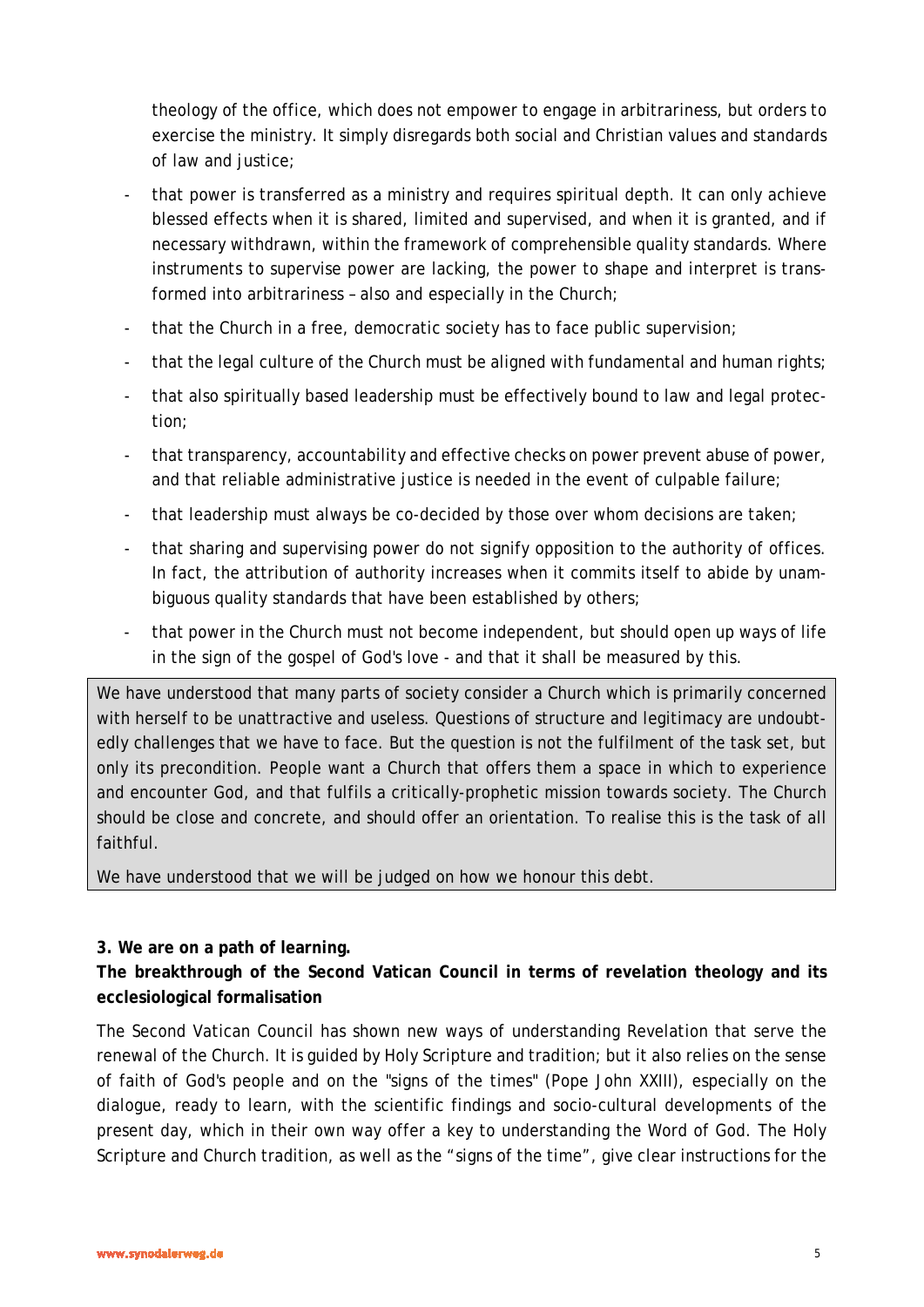possible *aggiornamento*- the updating - of the Church. None of the testimonial instances is to be made absolute or to be asserted uncritically.

The reference to Holy Scripture needs scientific exegesis. The reference to church tradition needs critical historical research and analysis that reveals the detours and deviations of the history of the Church and of dogma, reminds us of what has been forgotten and makes clear the respective time-boundedness of theological concepts and church structures. The interpretation of the "signs of the times" also needs an awareness of the possible dangers of an era and its current social order. A discernment of spirits is required. The signs of the time are to be interpreted in the light of the Gospel (*Gaudium et spes* 4). Orientation to the Holy Scriptures, interpretation of tradition and commitment to the *aggiornamento* of the Church are intertwined.

### 3.1 God's revelation in the Church's tradition

It was theologically decisive for the Second Vatican Council to describe revelation and faith in terms of a dialogue between the Word of God and the human response. "In His goodness and wisdom God chose to reveal Himself and to make known to us the hidden purpose of His will by which through Christ, the Word made flesh, man might in the Holy Spirit have access to the Father. … Through this revelation, therefore, the invisible God out of the abundance of His love speaks to men as friends" (*Dei verbum* 2). No tradition is thus started off by a text or a doctrine. Therefore, a network of witnessing instances of faith ("loci theologici") is laid out in the event of revelation. At these "places" the event of salvation is perceived and passed on. Thus, the network of these places is of decisive importance in the Church's teaching.

The "orientation text" presented by the Synodal Committee describes the individual witnessing instances of faith and their interrelations. The Second Vatican Council highlighted the faithful and their "intuition" (cf. *Lumen gentium* 12), and the "signs of the time" (*Gaudium et spes* 4) as "places of theology": These include the significance of externally-gained insights for a deeper understanding of the Gospel, as well as a contemporary shaping of the Church's structures (cf. *Gaudium et spes* 44). The dialogical interpretation of God's Word by "lay" believers, theological experts, and representatives or instances of the Church's Magisterium are also part of this. Determining this structure in a differentiated way has consequences for the understanding of power and the separation of powers in the mission of the church, which will be explained in the following.

The revelation-theological and the ecclesiological renewal of the Council thus intertwine. This is not a mere pragmatic reform of structures, but a demanding synodal renewal of the Church's self-understanding. This also constitutes a major motivation for today's processes of conversion of the Church.

- God's revelation has been handed down once and for all but its reception and interpretation take place in a human way, i.e. within the framework of historically- and culturally-determined understanding processes. This was already the case in the Bible.
- These understanding processes do not take place in a monological or directive witnessing instance but within a network of different instances. None can be replaced or superseded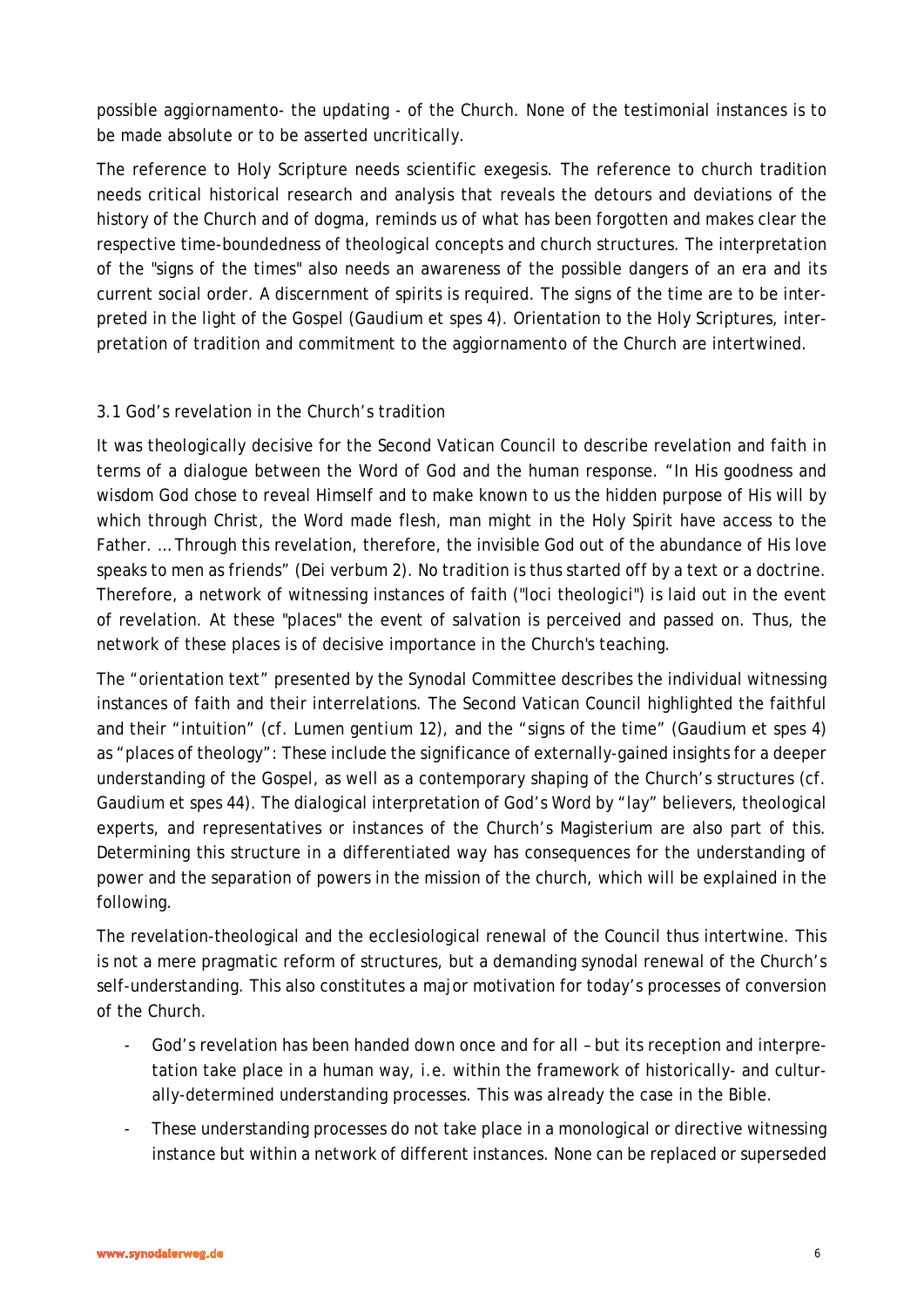by another. Weight is given to each witnessing instance; each is historical, i.e. dynamic and time-bound in equal measure.

- Insights, experiences and developments of the time are resonating spaces of the Gospel, in which proclamation can, on the one hand, trigger a new echo and, on the other hand, absorb new impulses.
- Synods must express this interaction of witnessing instances.

#### 3.2 The Church on the path through time

The Second Vatican Council portrays a pilgrim Church which has not yet reached her destination. She is not rigid in her structures, but alive in her mission; not self-sufficient, but capable of learning. The Church is out to seek and find God and His traces, also in the "strange", unexpected places (cf. *Gaudium et spes* 4, 11, 44). She is moving on with all people of good will on the Path in a joint quest for truth (cf. *Dignitatis humanae* 3), in solidarity with their joys and griefs, their thinking and deciding (cf. *Gaudium et spes* 1; *Ad gentes* 22); with respect for their dignity and conscience (cf. *Gaudium et spes* 16).

This self-understanding reflects the willingness, as a Church, to learn from the surrounding culture and society: from its language and experiences, its perceptions and ways of thinking, its social processes and organisational structures. "With the help of the Holy Spirit, it is the task of the entire People of God, especially pastors and theologians, to hear, distinguish and interpret the many voices of our age, and to judge them in the light of the divine word, so that revealed truth can always be more deeply penetrated, better understood and set forth to greater advantage." At the same time, the Church "can and ought to be enriched by the development of human social life, not that there is any lack in the constitution given her by Christ, but that she can understand it more penetratingly, express it better, and adjust it more successfully to our times" (*Gaudium et spes* 44).

We see ourselves as a learning Church. To this end, we want to use the whole network of witnessing instances to reveal the meaning of the Gospel in our time. We want to learn our common Church's mission anew – with the people for whom we are on the Path as a Church.

**4. We want to learn to embody theological diversity in the interest of the unity of the Church.**

**Plurality as legitimate diversity of different core beliefs – also within the Church**

Church and theology were and are plural which is neither a weakness of the Church, nor a failure of leadership on the part of those with responsibility. Cultivating diversity without breaking apart as a community can be understood as the very hallmark of what it is to be Catholic. This is shown by Church history and this becomes more and more urgent as regards the global character of the Church. Openness to different ways of thinking and living is indispensable with regard to the cultural linguistic ability of the church, because the gospel addresses all people.

Unity and diversity in faith must be balanced anew. We believe that God keeps his people in the truth revealed in Christ. It is the fundamental task of the teaching authority in the Church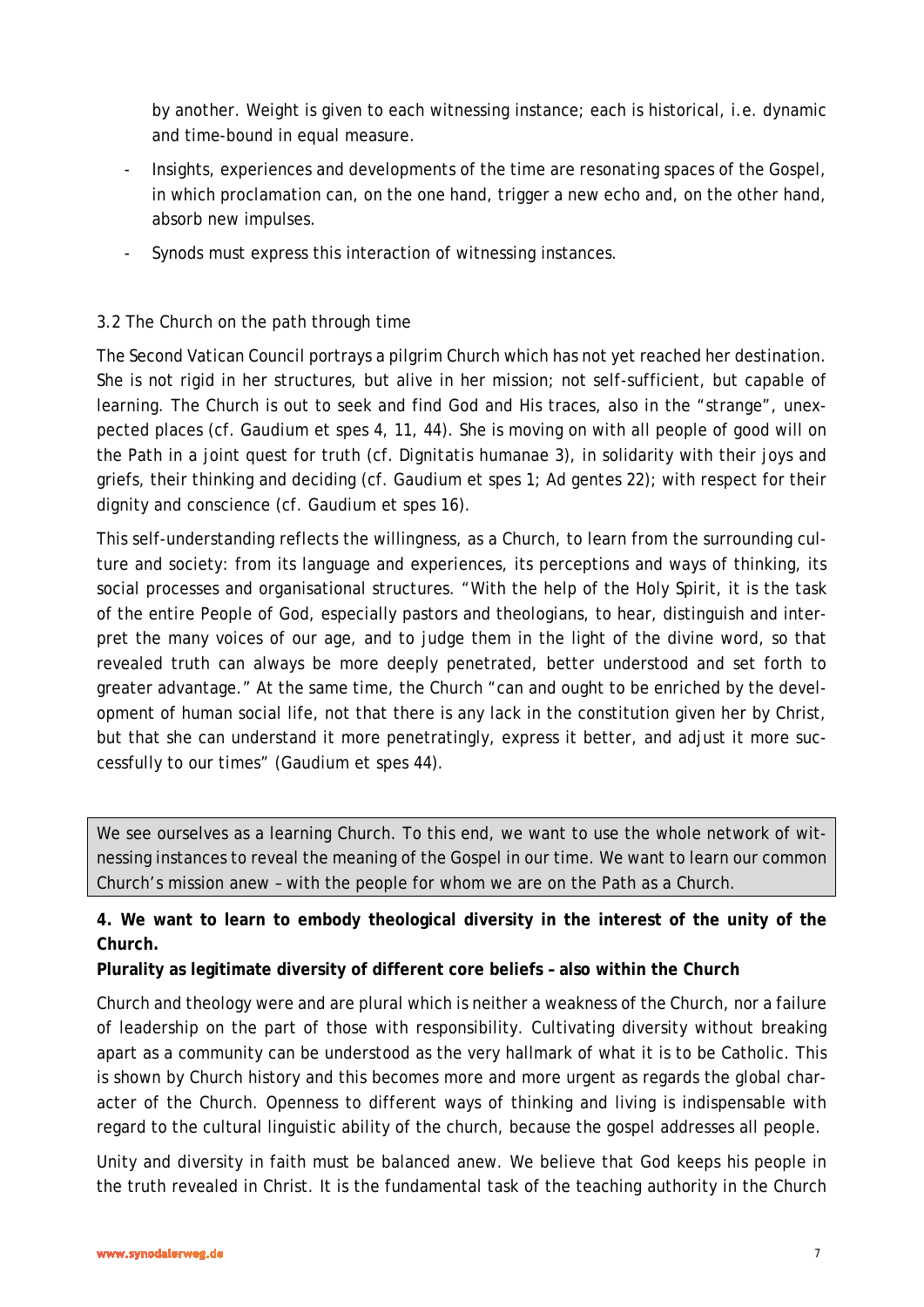to authentically testify to this truth and thus to preserve the Church in unity. This does not release us from the need to constantly search for this truth of salvation history in the diversity of times, cultural forms and concrete social challenges. We can only speak honestly of the one truth entrusted to us if we are aware of the complexity of such approaches and open the discursive space for this without restriction. Dealing with complexity in an ambiguity-sensitive manner is due to the historical character of the truth of salvation and at the same time proves to be a fundamental signature of intellectual contemporaneity, especially today.as a fundamental signature of intellectual contemporaneity. For this reason, it is a prerequisite for today's theology. It does not only pursue the one core perspective, not the one truth of the religious, moral and political worldview, and not the one form of thought that can lay claim to ultimate authority. Legitimate views and ways of life can co-exist in the Church too, even on core beliefs. In fact, they can even simultaneously assert a theologically-justified claim to truth, accuracy, comprehensibility and honesty, and still contradict one another in terms of their statement or in their language. Not infrequently in history, the Magisterium has deliberately not resolved such tensions, but has only recorded the mutual dependence, as for example in the central question of grace and freedom. The fact that plurality is also legitimate and an opportunity in the interpretation of doctrinal statements also relates to the debates on the Synodal Path.

Given a legitimate diversity of interpretations of how and for what purpose the Church is to serve, the task is to develop a Church culture of conversation and of learning from one another. This also applies to coordination in the different universal Church contexts, and on the different levels of the universal Church.

A Church culture of conflict presupposes:

- to avoid denying one another Catholicity and Catholic legitimacy. It is important to learn from the others' positions, to listen to one another and to the working of the Spirit in this dialogue. In doing so, people challenge each other to critically examine their own position.
- a commitment to conducting debates in a solution-oriented manner and making wellfounded decisions. However, decisions may need to be addressed even if solutions have not yet been conclusively found.

Conflicts must be interpreted and solved in community, in which the faithful listen to one another and to the working of the Holy Spirit, with different attitudes. In such joint learning processes, which serve the purpose of unity and the strength of the faith of the Church, fundamental questions can thus be posed which aim to further develop the doctrine, and in line with the latter, the Church's legal order.

As a Synodal Assembly, we know that our debating and deciding can always only be of a provisional nature. But this insight must not prevent us from acting responsibly. We know of our fundamental common origin and of our different interpretations. We struggle with each other to find the best possible solution. We respect our differences, even when it comes to core convictions; we strive to perceive the legitimate concerns in other positions. We expect everyone to do their part to promote the ability of the Synodal Assembly to act and that majority recommendations and decisions to also be supported by those who themselves have voted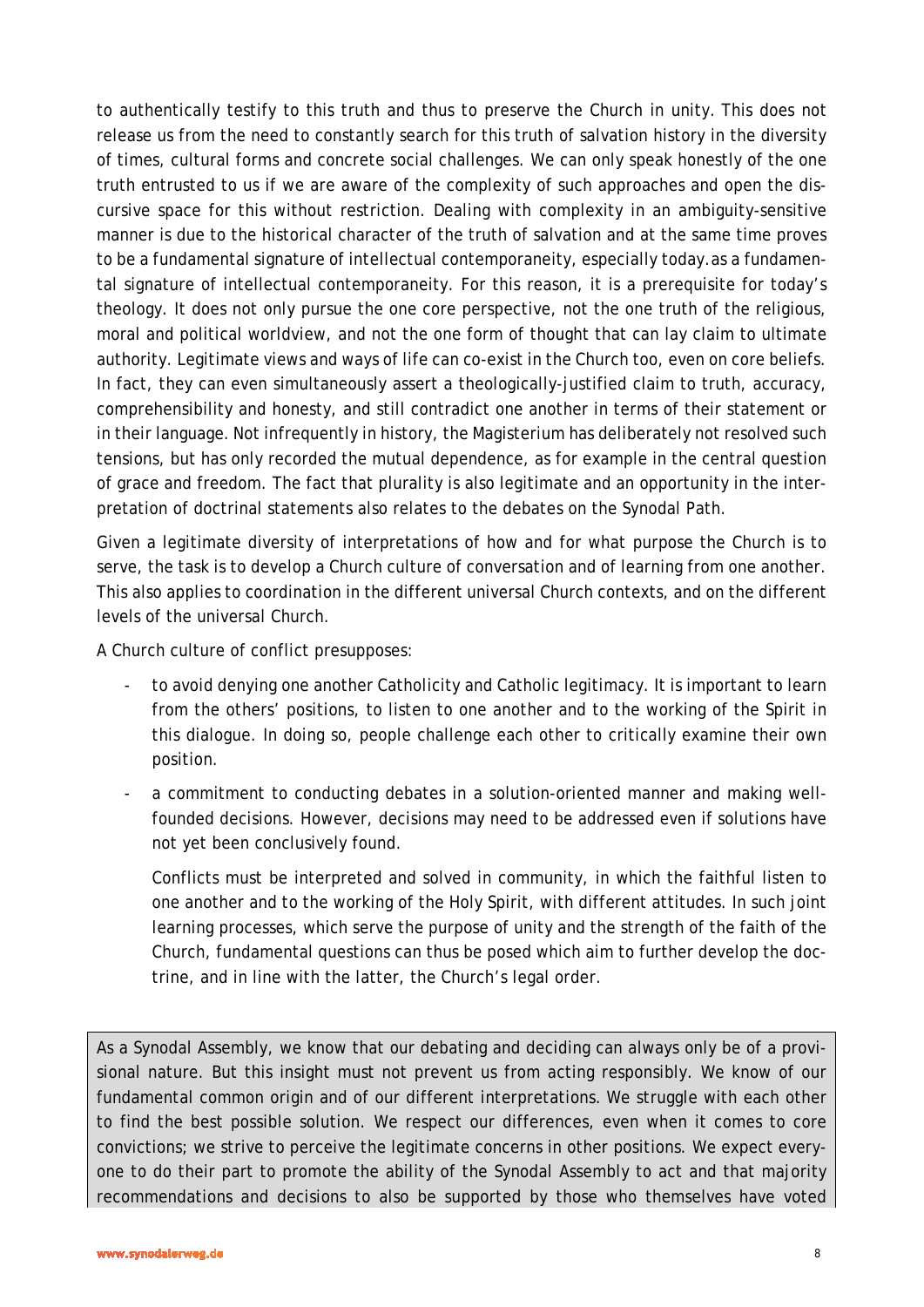differently. We count on everyone to examine the implementation of the decisions in a thorough and publicly-transparent manner.

#### **5. We follow the aspiration to be signs and instruments of unity and salvation.**

5.1 The sacramentality of the Church …

The Second Vatican Council declared in programmatic terms: "Christ is the Light of nations" – and developed the essence of the Church from this starting point: "[…] the Church is in Christ like a sacrament or as a sign and instrument both of a very closely knit union with God and of the unity of the whole human race" (*Lumen gentium* 1). From this faith follows the need for a sustained conversion of the whole Church, spiritually and institutionally.

As the Synodal Assembly, we accept the sacramentality of the Church as a challenge: We want the Church to become credible again as a place where people find a personal relationship with Jesus Christ and experience God's healing power in the sacraments, in proclamation and in fellowship. In order to be authentically and effectively regarded as the "sign and instrument" of this connectedness with God and with one another, we are working to reform the Church's system of power.

A sign must be the bearer of a message. It must make itself heard and resound in the heart of the people. And what is to serve as a *tool* ("*instrumentum*") must be handy and efficient. In short: A sacrament must have a signal effect! Transferred to the Church this means: Meaning and credibility must be expressed in the structure (*Lumen gentium* 8). The system and exercise of the Church's power must prove itself worthy of the trust that the faithful are to place in her. Through a misguided internal power structure, the Church obscures her mission. Instead of preventing abuse, she has enabled it, instead of investigating it, she has all too often covered it up. This has also been made possible because the Catholic Church has not consistently embraced achievements of liberal standards such as transparency, participation and control. When the church is not experienced as a sign of salvation but as a space of disaster, its sacramental identity is called into question.

The reform of the Church's power structures is therefore not some kind of manoeuvre involving cultural refinements that adapt the Church to the zeitgeist. In this sense, it is important to set processes in motion and to open up areas of testing in the Church's structures and attitude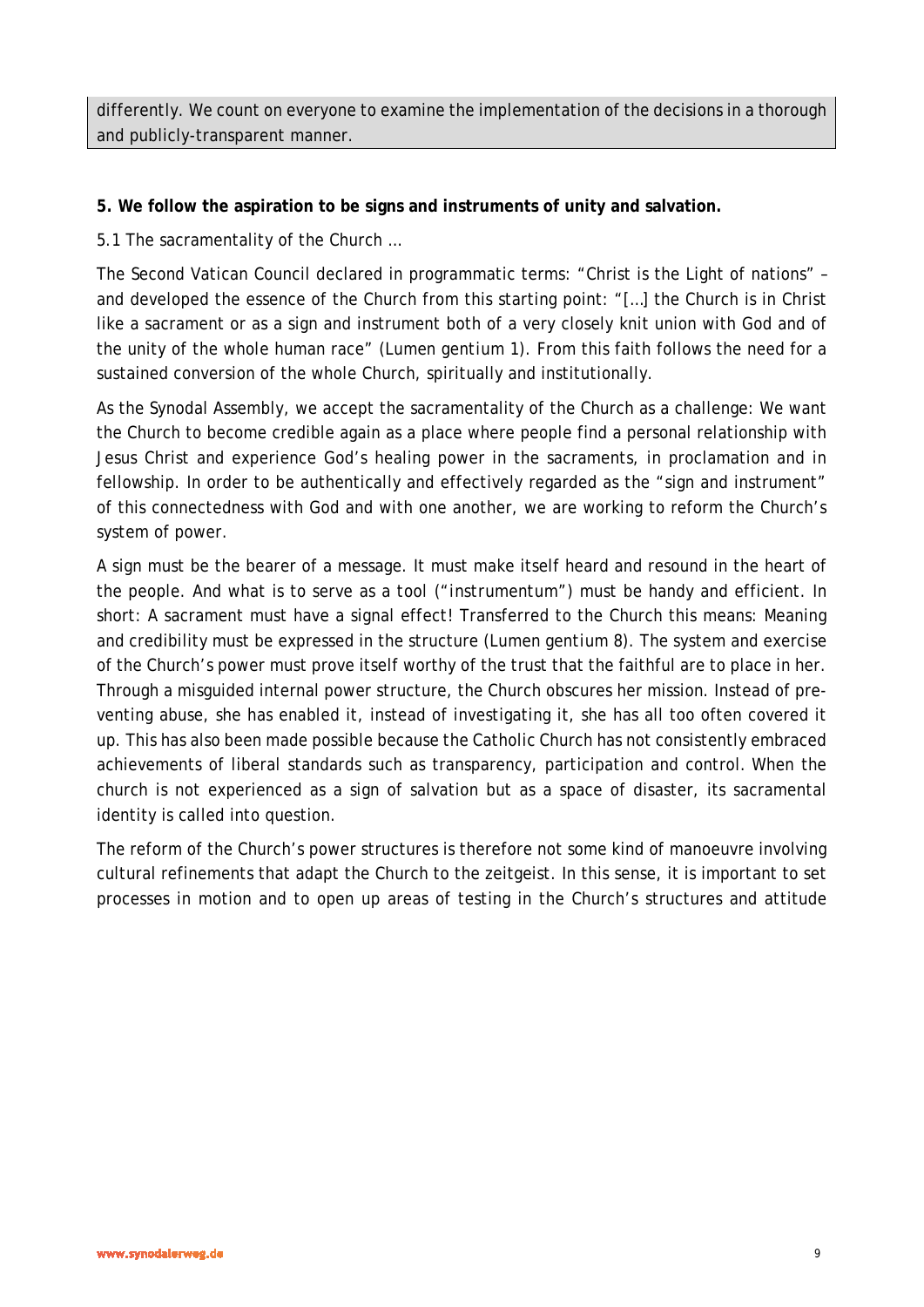which render credible and real the idea and essence of the Church to be a sign and instrument of unity with God and with one another.

Whilst the Church is not an end in herself, this also applies to the sacramental office. This office is responsible not for human rule becoming effective in salvific terms, but the life-giving power of God. It is a sacramental sign which points to Christ and receives its authority from Him. This does not absolve the minister from supervision and criticism. In fact, quite the reverse: For the sacramental office serves the life of the people in the sign of the Gospel and is to be measured by this. It is not only a function, but is based on an empowerment. Those who exercise the office represent Christ, the Head of the Church. For this reason, the church office always calls to mind the difference between Christ and the minister. The ordained are called and authorised for the "formation of a genuine Christian community" (*Presbyterium ordinis* 6) which, imbued with the spirit of Jesus Christ, lives by His word and proclaims His death and resurrection in the Eucharist. The Church must lead to life and allow herself to be transformed by the Spirit of God where she does not do so.

As the Synodal Assembly we wish to help ensure that the Church can be experienced as a space in which to experience community with God and with one another. In view of the Church's abuse of power the theology and organisation of the Church's structures and offices must be refined in such a way that the Church can better fulfil her mission today.

#### 5.2 … as an inspiration and a task to be performed

The Second Vatican Council related the sacramentality of the Church not only to her institutional side, but also to the community of the faithful. In the same way as the Church is called on to be the "sign and instrument" (*Lumen gentium* 1) of unity, the faithful are called on to be a "witness and a living instrument of the mission of the Church itself" (*Lumen gentium* 33, cf. *Apostolicam actuositatem* 2). They have been consecrated to a "holy priesthood" by virtue of their baptism and confirmation (*Lumen gentium* 10) and sent out to build up and shape the Church and the world in the spirit of the Gospel. All faithful, laity and clergy, without prejudice to any further differentiation in the manner of their participation, have their part to play in all the essential processes of the Church: proclamation, pastoral work and the liturgy. (cf. *Sacrosanctum concilium* 14 and frequent other mentions, *Lumen gentium* 10; 30–38).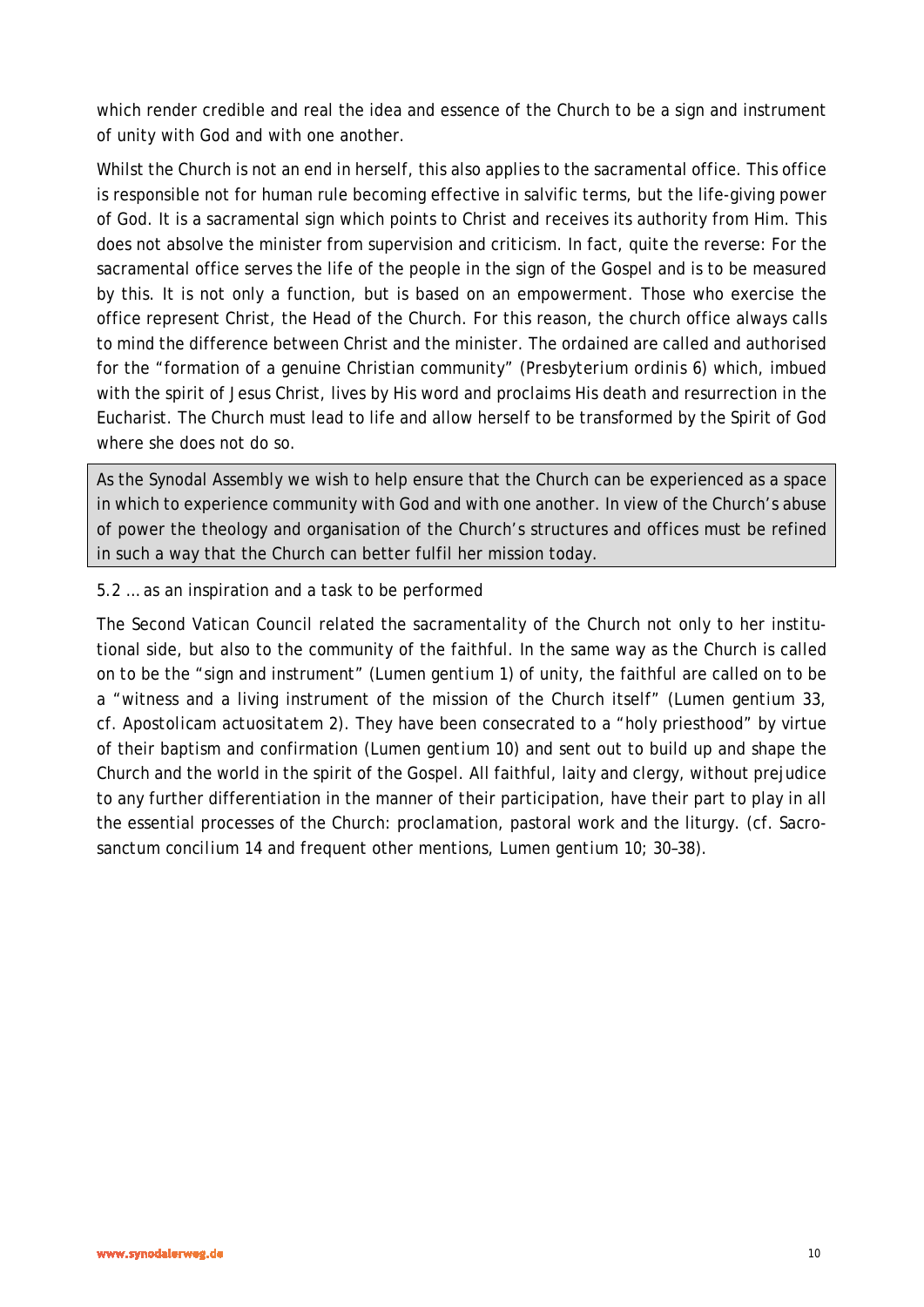In this newfound view of the Church and the sacramental ministry the Second Vatican Council takes up fundamental Biblical insights. Baptism forms the basis for partaking of the body of Christ (1 Cor 12:13), and calls us to play an active role in the life of the Church (1 Cor 12:12- 27). Baptism is the full expression of being a child of God, vested with all the rights arising from this status (Gal 3:26–4:7). There is *one* baptism – for *all* who believe in Jesus Christ (cf. Eph 4:4– 6). In the power of the Spirit, baptism overcomes the discriminatory differences that prevail between Jews and Greeks, slaves and free persons, male and female (cf. Gal 3:28). It must also exert its anti-discriminatory effect within the Church today. Paul says that the unity of the body of Christ goes hand in hand with the diversity of the members that form this body, and are indispensable in their respective distinctiveness (1 Cor 12:14-27; cf. Rom 12:6–8 and Col 1:18; Eph 1:22; 4:15). Paul refers these members to the charisms which are given to all the faithful (1 Cor 12:1–11,28-31; Rom 12:3–5). They contribute to the inner and outer growth of the Church (cf. 1 Cor 14). The Apostolate too is a charism according to this understanding, as are prophecy, teaching, helping and leading: All these gifts establish responsibility; they demand recognition and enable cooperation. The Church's leadership ministry develops on the foundation of the apostles and prophets. It is in these processes of institutionalisation that the approach described by Paul comes to the fore that it is the Spirit of God who gives the many gifts, some of which become permanent leadership ministries without being distinguishable by virtue of greater or lesser grace.

The ecclesiological task to be accomplished today is to define – both in the understanding of the sacramental ministry and in understanding as well as exercising the leadership tasks – the interaction within the common priesthood of all and the particular priesthood of the ministry in such a manner that the *communio* structure of the Church is clearly expressed and takes on a social and juridical form which makes one-sided relationships of domination impossible and creates a commitment to those possibilities of participation by all

We take up this approach on the Synodal Path in the theology of baptism and in the gifts of the Spirit including ordination. God' spirit makes the faithful living witnesses of the common mission of the Church, whom the sacramental ministry serves, and lending it concrete shape for the legitimisation of tasks, responsibilities and competences in a variety of Church ministries.

# Part II: Necessary steps on the way to reform church power structures

The Catholic Church must constantly re-examine the structures in which she lives her power. She must change these structures where service to the people requires it and develop them further to ensure the proper governance of the Church in the spirit of the Gospel. She must listen to the voice of those who have been and are affected by the abuse of power in the Church. Their special teaching ministry must be recognised because the voice of Christ becomes audible in them (Mt 5:1-12).

The necessary changes strengthen the unity and diversity of the Catholic Church, which is sent to proclaim the Gospel. They intensify the interaction between all members of the Church who have different ministries and tasks. The specific ministry carried out by bishops, priests and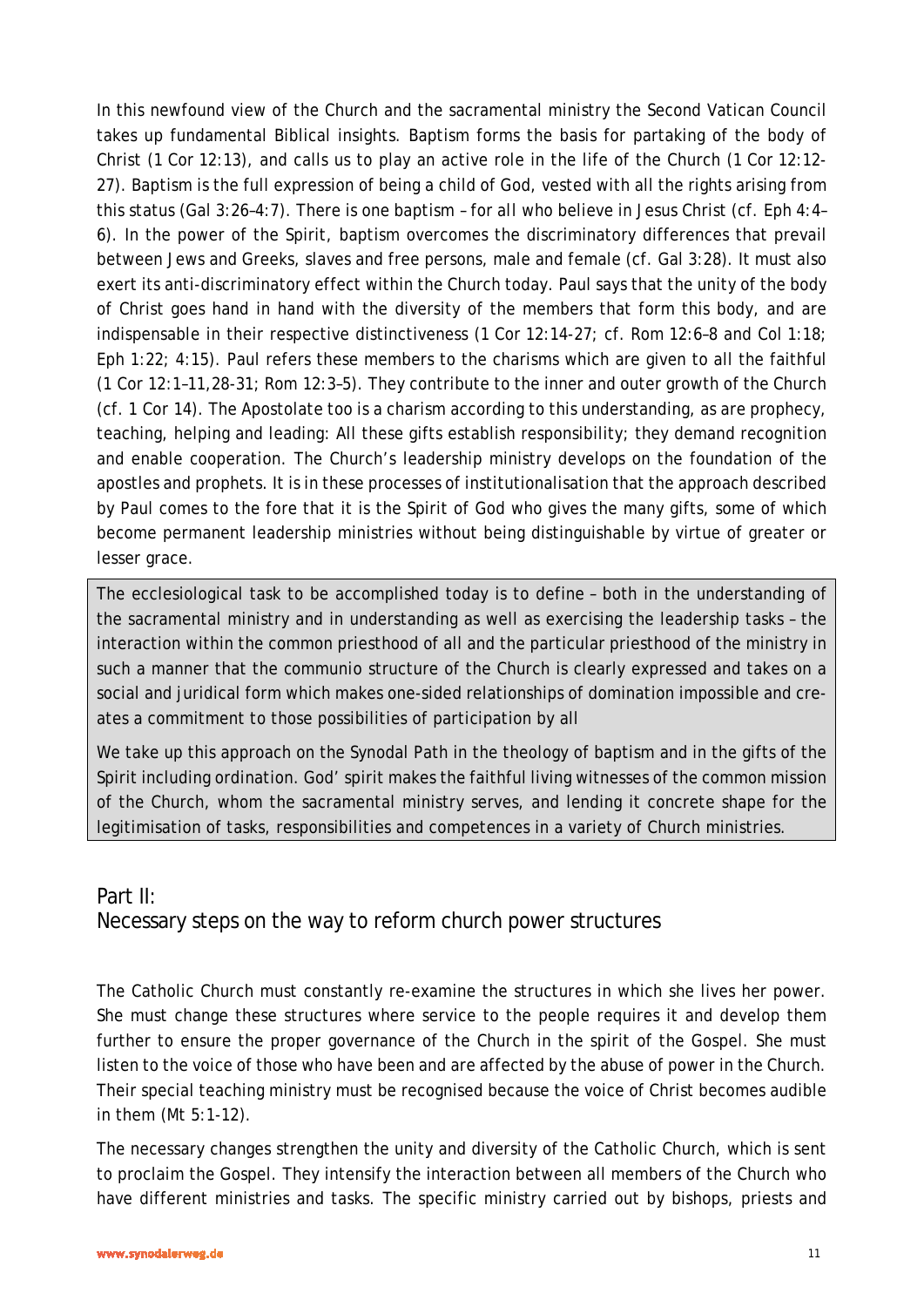deacons is renewed spiritually and structurally. The relationship between the sacramental structure and the organised acts of the Church is intensified because the richness of vocations and gifts is put to better use. The tasks of pastoral leadership increase in meaning by taking on forms in the sense of an *ecclesia semper reformanda*, which serve the inculturation of the Gospel into the respective time and society.

#### **6. We need clear terms and precise distinctions**

In common usage, the term "power" refers first and foremost to opportunities to influence human interactions and to shape their structures. Those who have power have opportunities to enforce their convictions and their will, even in the face of opposition. This is precisely why power must be tied to legitimacy: to procedures, above all to communicative understanding. In this respect, power is not only a question of structure.

In following Jesus, power is to be exercised as service: not as oppression of the weak, but in the sense of strengthening the powerless in solidarity (Mk 10:41-45, Mt 20:24-28; Lk 22:24-27). This biblical orientation does not call into question that power is always necessary for leadership and organisation. But power relations are provided with a qualitative reservation: Authoritarian rule must be effectively prevented; precisely in the Church power must become effective in service to the powerless. This is how it gains authority and legitimacy.

The power that is legitimately exercised in the Church can be traced back to the authority (*potestas*) with which Jesus Christ has endowed the Church so that she can perform the ministry of preaching the Gospel in word and deed. Because the place of the Church is the world, power to shape – as power to act, power to interpret and power to judge – must also be organised in it, not least in the leadership of the Church. The Synodal Path focuses on making a precise distinction between christologically-founded authority, and forms of exercising power that are necessary from an organisational point of view. This differentiation does not mean opposition, but makes it possible to clarify competences, hone profiles and create new connections between the members of the people of God.

#### 6.1 Terms clearly defined in canon law

When it comes to dogmatics, canon law speaks of three offices or tasks (*munera*) of the Church: leading, teaching and sanctifying. The Dogmatic Constitution *Lumen gentium* refers them back to the three offices of Jesus Christ, pastor, prophet and priest (*Lumen gentium* 10): All the faithful, "laity" and clergy participate in all three offices, in different ways: by virtue of sacramental authorisation through baptism and confirmation or by virtue of sacramentally conferred official authority. Canon law lays down this principle (can. 204 § 1 CIC), thus underlining the active participation in the mission of the Church of all who are baptised. Official authority is given to express that the Church cannot be Church on her own, i.e. proclaim the Word of God and celebrate the sacraments on her own strength, but that Jesus Christ, in the power of the Holy Spirit, renders the Church the instrument of God's universal salvific will.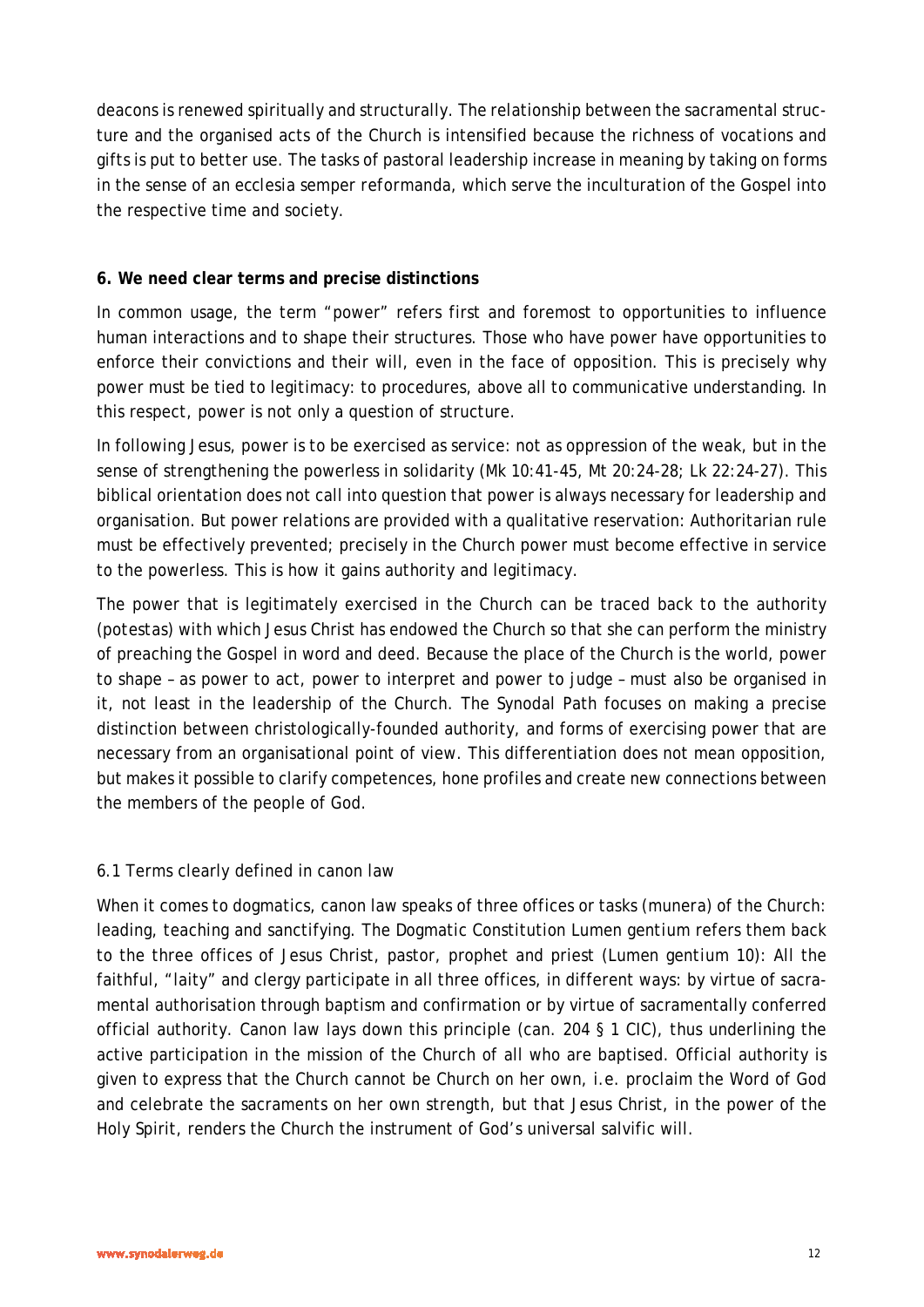According to the Church's theory of powers, which is incorporated in the Code of Canon Law of 1983, the Church's power is concretised in two differentiated powers, the "power of ordination" and the "power of governance" or "power of jurisdiction", detailed in canon law.

- The "power of ordination" (potestas ordinis) is conferred when priests and bishops are ordained. It is based on divine law. The power of ordination enables acts to be carried out which are reserved to the ordained, especially in the liturgy and in the celebration of the sacraments. This entails above all the possibility to preside over the Eucharist; the power of absolution (*potestas absolvendi*), which is central to the sacrament of confession, is based on the priestly power of ordination.
- The power of governance (*potestas regiminis*), which is regarded together with the power of jurisdiction (*potestas iurisdictionis*), is based on divine law and relates to the Church's offices of divine or Church law in order to empower the minister to lead the Church, and so to promote the life of the Church in faith. The power of governance includes legislative (*potestas legislativa*), judicial (*potestas iudicativa*) and executive power (*potestas executiva vel administrativa*).

The service rendered by bishops and pastors as their co-workers in the Church is characterised by the connection between the ordaining power and the governing power (can. 1[2](#page-12-0)9 CIC)<sup>2</sup>. However, it does not exclude a division of powers appropriate to the Church, in which executive, legislative and judicial powers are precisely distinguished. It is true that a contradiction between the power of ordination and the power of leadership or jurisdiction would run counter to Catholic ecclesiology. But a stronger differentiation guaranteeing more transparency and control as well as more participation and cooperation is possible and necessary. The aim is better participation and involvement of all the baptised and confirmed in the life and mission of the Church. This insight takes up important impulses from Scripture and Tradition; it corresponds to the signs of the times and allows the sense of faith of God's people to take effect anew.

### 6.2 Precise distinctions

The Church's legal system is open to structural reform that gives space to the sense of faith of God's people. Spiritual power is rooted in listening to God's Word. Spiritual leadership is tied back to the witness of faith in the entire people of God. Therefore, it is necessary to ensure the responsible participation of all the faithful.

### *Differentiations in canon law*

Canon law caters for essential differentiations which show that the assumption of important tasks in worship (liturgy), in the proclamation (*martyria*) and in Caritas (*diaconia*) may not be understood as a privilege of ordained ministers of the Church. Rather, all faithful are called by

l

<span id="page-12-0"></span><sup>&</sup>lt;sup>2</sup> This connection has been underlined again with regard to the priest by the Instruction of the Congregation for the Clergy "The pastoral conversion of the parish community in the service of the evangelising mission of the Church" (20 July 2020).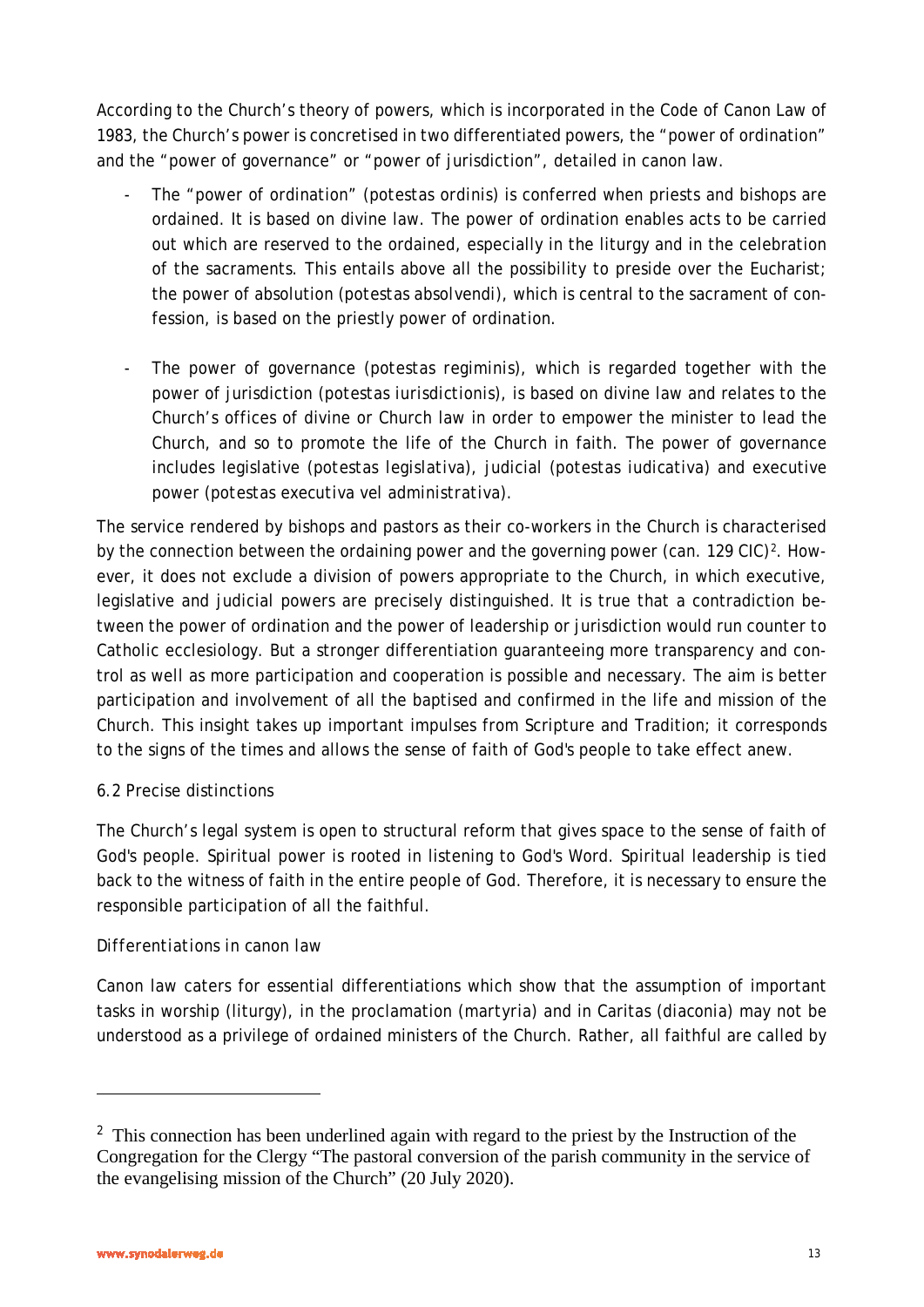their baptism and encouraged by their confirmation to take their share in the fulfilment of all three tasks (*tria munera*). This is shown by many examples from practice and the law.

The distinctions made in the Church's law and already realised in Church practice must be taken up and enhanced[3](#page-13-0). One approach is to coin a broader definition of "ministries" (*ministeria*) determining the official acts of the Church<sup>[4](#page-13-1)</sup>. It gives space for the responsible performance of tasks by all those who are baptised.

This participation can be assured via diocesan law to a certain extent. In many dioceses, structures of shared responsibility and decision-making by the faithful and priests in the parishes and at diocesan level have already emerged and proved their worth. They need to be strengthened. There is, however, also a need to readjust the Church's constitutional structure in order to strengthen the rights of the faithful in the governance of the Church. Experience here shows that contributing to bodies of the Church becomes more attractive as the elected members of the Church discover that they can participate in decision-making and in shaping the Church.

### *Perpetuating a living tradition*

The scandal of sexualised violence perpetrated by clerics, and the glaring errors committed in dealing with these crimes on the part of individuals with responsibility, have aggravated a profound crisis in the Church. This also affects its institutional form. It has become obvious that the aforementioned traditional narrowing within the Church's power structures have to be overcome in order to discover the genuine breadth of the Church's ministry anew. In relation to the Church's constitution, there is also a need for a living tradition in the present. The task to be performed in our time is to develop structures in which power is exercised in the Church that prevent sexual and spiritual abuse as well as poor decision-making on the part of overburdened ministers, enable transparent decisions to be taken, sharing responsibility with the faithful, and promote the ministry of the Gospel in all these.

<span id="page-13-0"></span>l <sup>3</sup> On 8 February 1977 the Congregation for the Doctrine of the Faith stated during the process of the reform of the Code that only offices that were intrinsically hierarchic *(uffici intrinsecamente gerarchici)* were the preserve of the ordained: *Pontificium Consilium de legum textibus interpretandis, Congregatio plenaria diebus 20-29 octobris 1981 habita*, Vatican 1991, 37. 4 Pope Paul VI took an important initiative with his *motu proprio Ministeria quaedam*, in: [Acta Apostolicae Sedis](https://de.wikipedia.org/wiki/Acta_Apostolicae_Sedis) LXIV

<span id="page-13-1"></span><sup>(1972) 529–534.</sup> This text names, together with the abolition of the consecration of the lower orders, the liturgical services of the lector and the acolyte. These may also be conferred on lay people. The approach of the *motu proprio* still refers to preclerical ministries, and it only speaks of men. As a consequence of the approach, ministries are described which can be assumed by all faithful on the basis of the grace that they have received on baptism, and with the power of confirmation. This development is opened by the statement: "There is nothing to prevent the Bishops' Conferences from requesting from the Apostolic See, in addition to the ministries common to all in the Latin Church, others which they consider necessary or very useful to introduce in their countries for particular reasons."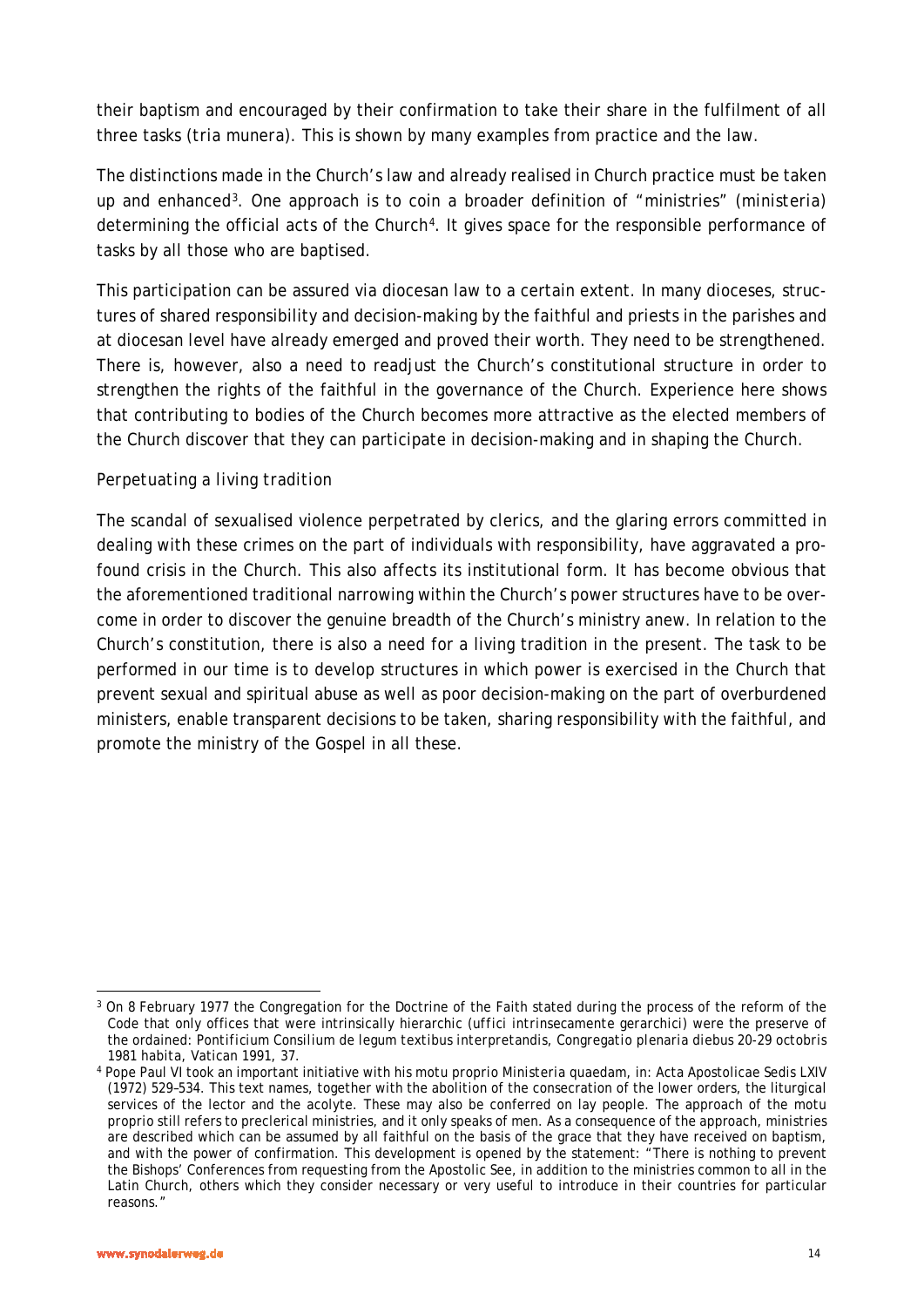We advocate using the current canon law to establish precise definitions and distinctions in order to remove obstacles which complicate or prevent participative structures of pastoral work in the Church.

We are committed to applying the existing canon law in such a way that power is transferred in the dioceses to those who are baptised and confirmed, and that effective supervisory procedures are established.

We are also committed to amending the existing canon law in such a way that a system of separation of powers, participation in decision-making, and independent scrutiny of power, is established which is appropriate for the Church and which is based on the independent dignity of each baptised person.

We are convinced that, for the sake of the vocation of all God's people, the monistic structure of powers must be overcome according to which the legislative, executive and judicial powers are bundled exclusively in the office of the bishop, and where all leadership authority at the level of the parish lies with the parish priest, who whilst he can delegate this partially to others, can also reassume it at any time in the event of a conflict occurring.

### **7. We define standards and criteria together**

Standards and criteria for the organisation of shaping power in the sense of strengthening the rights of all faithful follow from the theological principles of Catholic ecclesiology.

Social psychology recognises that the uncontrolled, intransparent exercise of power triggers fear, and political science recognises that the exercise of power without supervision and transparency leads to power being abused. This is also the case in the Catholic Church. She must however be a welcoming Church because she proclaims Good News. She is charged and commanded to convey nearness, trust, encounter and attentiveness, without becoming overbearing or indiscreet.

## 7.1 Common standards

Taking a look at the New Testament reveals a wealth of situations, challenges and decisions which have been taken by virtue of the Holy Spirit on the basis of broad participation by the congregations, with special responsibility assumed by the Apostles. The history of the Church reveals numerous constellations in which not only bishops but also religious and qualified lay people have taken responsibility with regard to questions of faith, morals and discipline, ranging right up to resolutions of the Council. Beginning with the Constitution on the Sacred Liturgy, the Second Vatican Council clearly corrected the previous opposition of active ministers and passive laity in pursuing the goal of also enabling and promoting the active, conscious participation of the faithful without ordained ministry in the Church, in the liturgy, in proclamation, and in pastoral leadership. It was ultimately a matter at the time, and to the present day, of the common responsibility of all who are baptised and confirmed for the mission of the Church. With regard to the Church's leadership structures, it is important to formulate participation rights that also facilitate, promote and guarantee this shared responsibility in cases of conflict.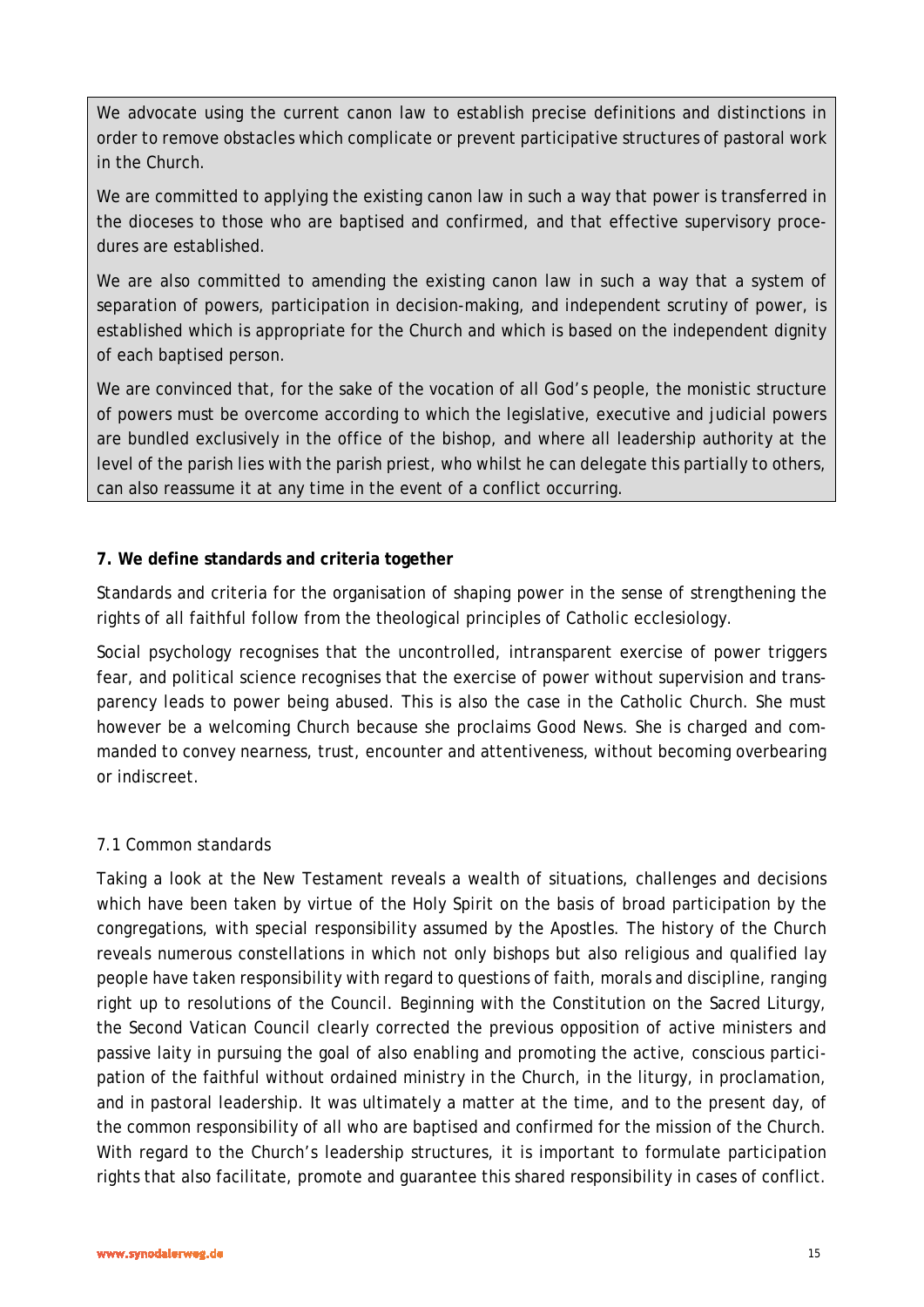### *Creating freedoms, securing participation rights and preventing abuse*

The Church must create freedom for the faithful so that they can develop their personal gifts for evangelisation. Therefore, in the sense of "checks and balances", the asymmetry of power, which is also unavoidable in church leadership offices, must be combined with transparency and accountability obligations as well as with synodal consultation and co-decision rights. In order to secure the participation rights of the faithful and to prevent the abuse of the power of ordination and leadership, standards arising from the mission of the Church in the world must be observed.

### *Inculturation into democracy*

Taking a look at the democratic societies of the present, we see that there are guaranteed rights and organised processes of participation in politics, industry and administration, in education and in associations and societies, which are characterised by regular elections and the separation of powers, by accountability, supervision and limits on the number of terms of office, by participation and transparency. If the Catholic Church is to remain faithful to her mission she must become inculturated in societies characterised by democratic processes.

Democratic society is founded on the idea of freedom and the equal dignity of all people: Decisions that affect everyone are made together. This perception of humankind is founded in the Biblical narratives, which present humankind as made in God's image (Gen 1:26-28), called to responsibility and freedom. This perception is reflected in the obligation incumbent on state institutions to guarantee or bring about human rights, and to enable the members of society to jointly shape the rules and conditions under which they live together. This is the idea on which liberal democracy is based.

Democracy is not rendered obsolete by virtue of the fact that institutions and their practices are deficient, e.g. because powerful interest groups seize control of politics and steer it in a direction that destroys the natural environment and harms social cohesion<sup>[5](#page-15-0)</sup>. It is precisely in the moment of danger that the high value of democracy becomes clear. Where today's populist movements deny pluralism, set themselves up as spokespersons of a 'true people' against 'the elites', and "classify entire peoples, groups, societies and governments as "populist" or not"<sup>6</sup>, it is necessary to defend democracy and its institutions, but not to compromise the guiding principle of democracy.

#### *Making a distinction between the State and the Church*

The Church recognises democracy and human rights as a form of coexistence that corresponds to people's freedom and equal dignity. In line with the Second Vatican Council (*Lumen gentium* 32), canon law speaks of the true equality of the faithful on the basis of baptism (can. 208 CIC). Despite the need to distinguish between the Church and the State, this normative foundation must also be recognised and made effective in the Church's system of power: in the shape of equal participation and shared responsibility for her mission. The goal of a separation of

<span id="page-15-0"></span>l <sup>5</sup> Encyclical letter *Laudato Si'* of the Holy Father Pope Francis on care for our common home (24 May 2015), et al. Nos. 53-54, 156 and 189.

<span id="page-15-1"></span><sup>6</sup> Encyclical letter *Fratelli tutti* of the Holy Father Pope Francis on fraternity and social friendship (4 October 2020), No. 156.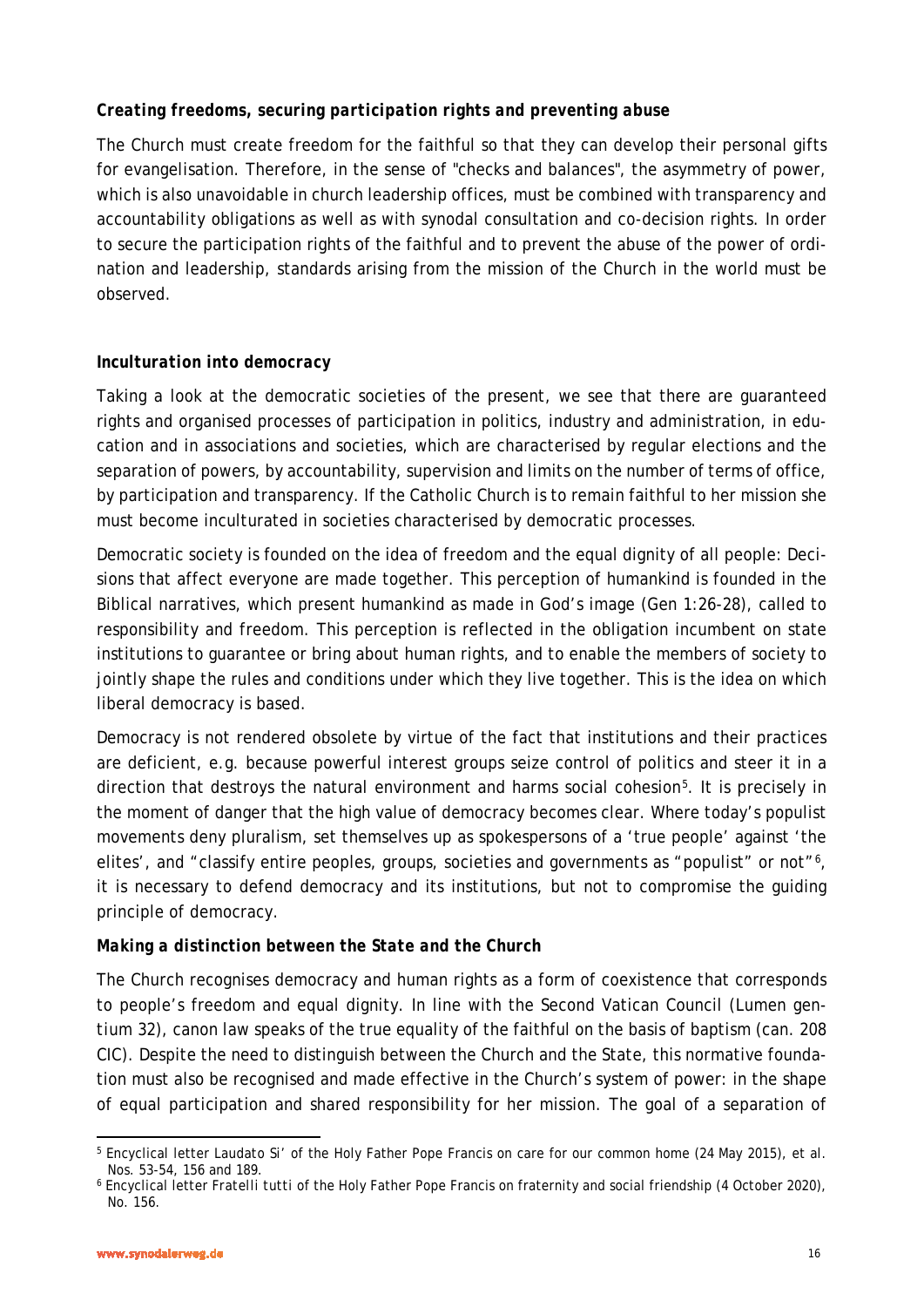powers appropriate for the Church is first of all to effectively bind ministers' actions to a law with which they must comply, and to have this legal obligation reviewed by courts which are not subject to instructions. Over and above this, the demand for supervision of power aims to adequately involve those who are affected by the actions of the ministers in all important decisions, and to provide them with effective instruments of supervision. In these processes, it is mostly elected representatives of those affected who are to participate in the decisions and supervise power effectively.

Democracy is not only a form of state governance, but also a way of life: People come together as free and equal, learn from one another, listen to the experiences and arguments of others, and struggle together to find good solutions. Such learning processes are possible when a willingness to engage in dialogue, mutual respect, and openness to new, different arguments shape the interactions. People who encounter one another as equals in this manner and live in a vital democratic state also expect this in their Church.

### *Synodality as a principle of the Church*

The Church has a long tradition of joint deliberation and decision-making structures in the shape of synods[7](#page-16-0). This synodal momentum must be enhanced in view of the vocation and rights of all the faithful<sup>[8](#page-16-1)</sup>. Church law currently provides that only bishops have decision-making rights at synods. This restriction must be overcome without denying the bishops pastoral leadership ministry. The synodality of the Church is more than the collegiality of the bishops. The synodal momentum in the Church includes a new togetherness of all who are baptised and confirmed, in which the differences between the various vocations, including those between ministries and offices, are not levelled out, but attention is given to ensuring that all concerned are heard and that the voice of the poor, the weak and the marginalised is heard in particular. Synods that meet in the spirit of Jesus Christ cannot merely deliberate, but will also decide. The synodal momentum belongs as much to the parish level as it does to the diocese and to the bishops' conference, all the way to the level of the universal Church.

### 7.2 Joint criteria

The criteria mentioned below presuppose the current law of the Church, which emphasises pastoral leadership carried out by bishops and parish priests. They show the means by which the participation of all faithful in deliberative and decision-making processes in the Catholic Church can be assured on a sustainable basis. Much in this respect can be drawn from tried and tested traditions of the religious communities and Catholic associations.

It is important for the Catholic Church that decision-making processes are linked with the interests and ideas of the faithful, which in turn are rooted in their sense of faith.

This linkage requires qualified and legally guaranteed participation in all of the Church's consultative and decision-making processes:

- through synodal co-consultation and co-decision;
- at the level of Church bodies;
- through building and securing effective supervision;

<span id="page-16-0"></span> $\overline{a}$ <sup>7</sup> Cf. *Internationale Theologische Kommission,* Die Synodalität in Leben und Sendung der Kirche (Verlautbarungen des Apostolischen Stuhles 215), Bonn 2018.

<span id="page-16-1"></span><sup>8</sup>Cf. *Central Committee of German Catholics,* Synodalität – Strukturprinzip kirchlichen Handelns, Bonn 2016.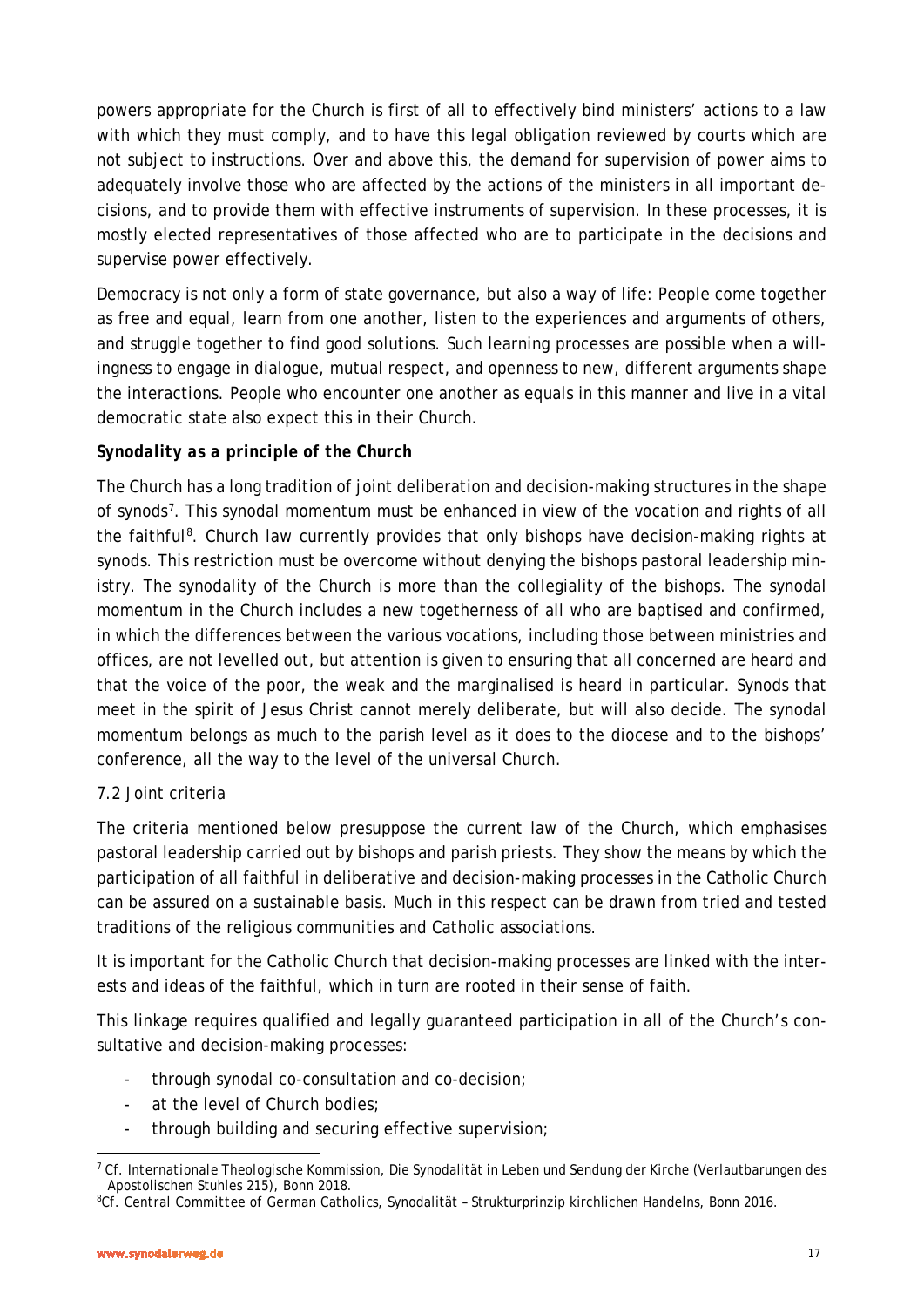- by transparency in decision-making processes;
- by limiting the time for holding church leadership positions.

It is important for the Catholic Church that decisions are bound to the law in such a way that general rules of fairness, transparency and supervision, recognised as legitimate, are comprehensively guaranteed so that arbitrariness is effectively ruled out. The participation of the faithful may not be allowed to depend on the favour of the bishop in question. This is made possible by:

- an effective improvement in the possibility for the faithful to assert their rights before an ecclesiastical administrative jurisdiction or the Apostolic See;
- strengthening the rights of parishes and communities vis-à-vis those of the diocesan decision-making and administrative powers;

a strengthening of the formative rights of the diocesan bishops or the bishops' conferences vis-à-vis the Apostolic See with regard to pastoral care in the dioceses.

For the Catholic Church, it is important that procedures are further developed or introduced that strengthen the reputation of ministers, facilitate binding dialogues between them and the faithful and enable conflicts to be dealt with in an orderly manner:

by the direct or indirect participation of the faithful in the appointment of leading offices;

by requiring those who hold leadership positions to regularly account for the administration of their office;

by agreeing on procedures to ensure that in the event of misconduct on the part of the office bearer and in the event of undesirable developments for which he or she is responsible, a good solution is sought together, but that in the exceptional case of a blatant failure in office, an orderly resignation takes place.

Legal security and protection must be guaranteed for all members of the Church. To this end, the discussion on a *Lex ecclesiae fundamentalis*, and its norms which are fundamental for the legal system of the entire Church, must be rekindled and brought to a positive conclusion.

Decisions in the Catholic Church must be factually appropriate. This requires the following principles to be taken into account:

- *Professionalism:* Qualification is a prerequisite for the assumption of responsibility and of decision-making powers.
- *Diversity:* Bodies are to be composed on the basis of the equal dignity of all who are baptised (can. 208 CIC), that is they are to be as representative as possible, including gender-appropriate and diverse.
- *Effectiveness:* Tasks are to be assigned and procedures are to be structured in such a way that the necessary resources are available for power to be exercised effectively.
- *Transparency:* The objects of planning procedures and decision-making processes are to be disclosed.

-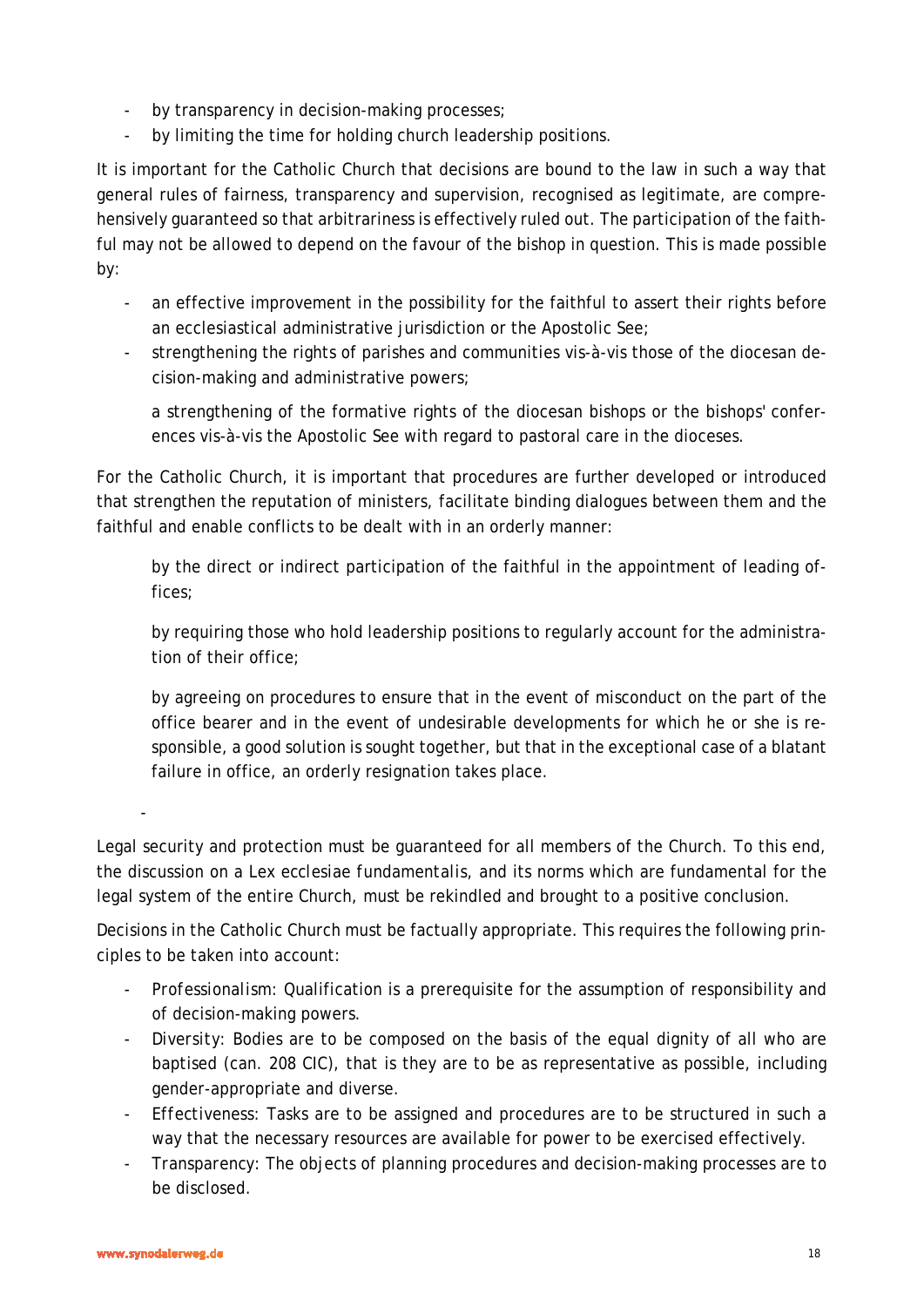- *Communication:* The aim is to reach a consensus with all parties involved.
- *Verifiability*: Processes and decisions must be documented and evaluated at regular intervals.
- *Solidarity:* Decisions must enhance the *communio* of the Church, and in particular help the weaker to assert their rights.
- *Subsidiarity:* Decisions are made by the lowest authority that is able to do so in terms of personnel, institutions and expertise.
- *Sustainability:* Decisions are also made in the interest of future generations.

We advocate ensuring that the possibilities which exist in the law of the Church are put to better use so that all who are baptised and confirmed play an active role in the proclamation of the Gospel, in the pastoral work in the parishes and - through elected representatives - in all important decisions of the Church.

We are committed to the synodality of the Church being sustainably developed so that the rights of deliberation and decision-making of the entire people of God are guaranteed.

We are committed to ensuring that the Church's decisions link in to the sense of faith of God's people – in innovative procedures promoting dialogue between those who exercise leadership tasks and the other members of the Church.

We are also committed to reforming canon law in such a way that the general principles of fairness, transparency and supervision are implemented on the basis of a fundamental rights charter of the Church.

We are convinced that the structural changes in the Catholic Church's system of power promote freedom of faith in the community of the Church, and at the same time make the ministry exercised by bishops and priests clearer and more attractive, because on the one hand it is relieved of overburdening and excessive demands, and on the other hand it is embedded more deeply in the community life of the Church by enhancing synods, bodies and elections.

#### **8. We address requirements for access and promote competences**

Reforms are not only called for to manage flaws and seek stopgap solutions. The common goal is to promote evangelisation, enhance the unity of the Church, and make better use of the competences of the faithful.

#### *8.1 Leadership tasks*

It is certainly possible and necessary given the provisions of canon law as it currently stands for faithful who are qualified and called to assume leadership tasks in the Church which are usually, but by no means necessarily, assumed by clerics. Particular significance attaches in this context to the establishment of full equality and participation of women.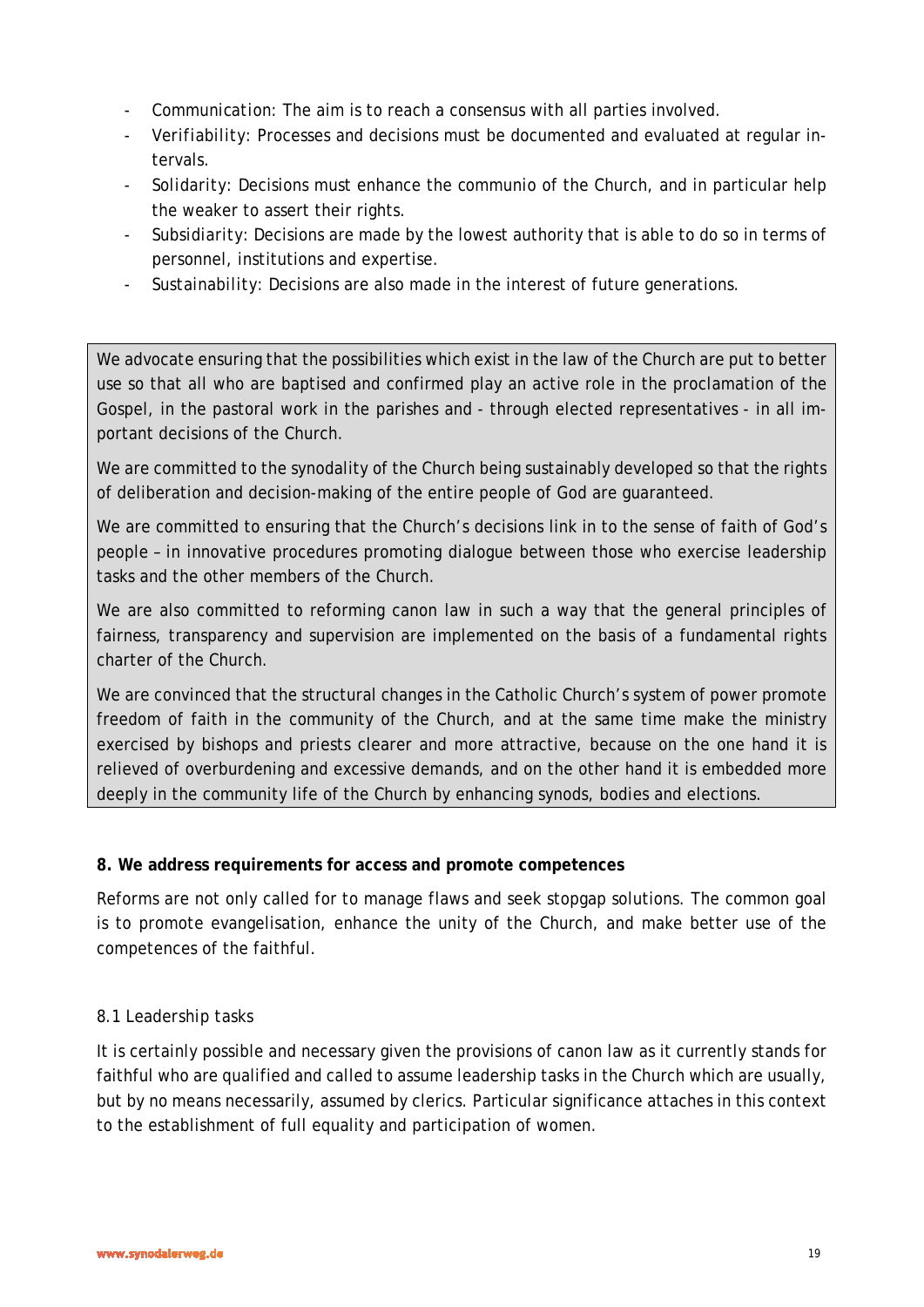### *8.2 Celibacy*

Celibacy has profoundly influenced the spirituality of the priesthood in the Roman Catholic Church. But the fact that those who are proven in faith and life can also be ordained as priests needs – with Forum 2 - to be reconsidered in view of the pastoral challenges and the manifold charisms within the Church. This should lead to a vote being taken in Germany which is addressed to the Apostolic See and gathers together experiences of the universal Church so that different pastoral situations can be responded to in the field in different ways.

### *8.3 Enabling women to access the ordo*

Due to the exclusivity of access, the question of admitting women to ordained ministries, which will also be discussed in Synodal Forum 3, is also a question of power and of the separation of powers. It is important to reinforce the living unity of the Church, and at the same time to allow regional differences to apply.

We advocate ensuring that the possibilities that church law already offers are consistently applied to promote equality.

We are also committed to ensuring that ministries and offices in the Church are made accessible to all who are baptised and confirmed, and occupied according to their charisms and vocations, their aptitude, qualification and performance.

We are therefore furthermore committed to casting qualified votes so that those among the faithful who are called and qualified, irrespective of their gender and state of life, are given access to all the Church's ministries and offices – including all ordained ministries.

We are convinced that the re-clarification of the access requirements creates a basis ensuring that the gifts of the Spirit which are given to the Church are more effective, and the witness of the Gospel becomes stronger.

### **9. We describe areas for action and decision-making procedures**

The stimuli for reform which the Synodal Path triggers through its resolutions relate to all areas, levels and decisions of the Church's activities.

## *9.1 The Church's fundamental activities: liturgy, martyria and diaconia*

Liturgy (worship), *martyria* (witness to faith) and *diaconia* (charity) realize the Church as *communio.* The more intense the community, the more credible the celebration, the clearer the witness, and the more convincing the ministry to and with the poor.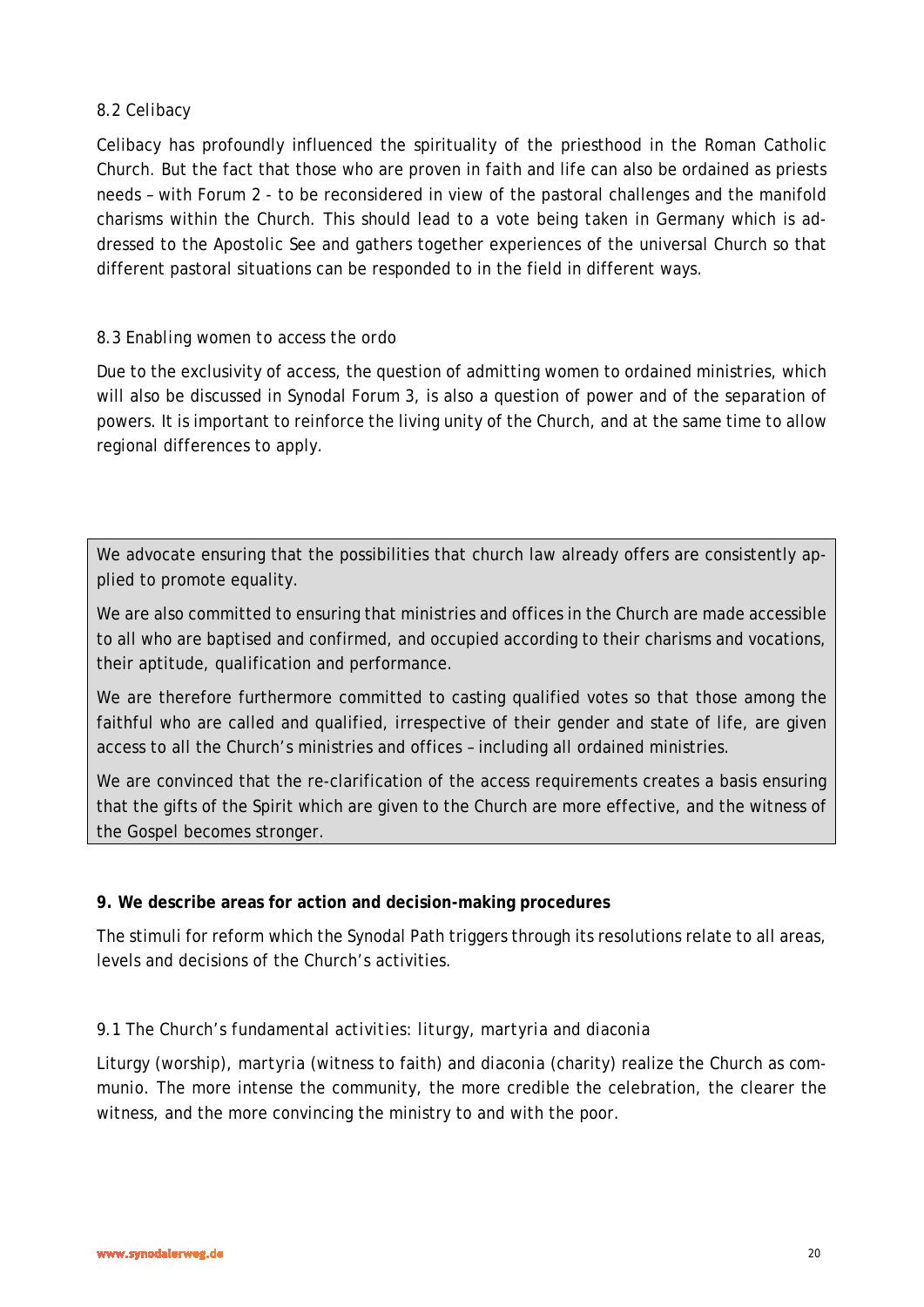## *Liturgy*

The celebration of the liturgy is strengthened when the entire gathered community is involved. The liturgy becomes all the more alive when it is celebrated in a variety of ways, not only in the Eucharist but also in services led by faithful who are not ordained.

### *Martyria*

The *martyria* requires competent intermediation between the witness of faith from Scripture and tradition on the one hand, and the signs of the time and sense of faith of God's people on the other. Only a Church which is orientated to proclaim to people the Good News of God's unconditional devotion in word and deed takes seriously her mission.

### *Diaconia*

*Diaconia* is a fundamental aspect of the Church's activities. *Diakonia* commits to the option for the poor, the weak and the people deprived of their rights. Christian profile requires support for those who need help and especially for those who are otherwise forgotten; demands justice for those who are wronged and solidarity especially with those who have experienced abuse of power - in society as well as in the Church.

## 9.2 The levels of organisation of the Church: local, regional, national, universal

The resolutions of the Synodal Path aim to develop procedures at all levels that enhance synodality, collegiality and subsidiarity, participation and cooperation. This also includes the levels not specifically reflected here, namely the pastoral realm, the deaneries and the regions.

### *The level of the parishes[9](#page-20-0)*

The dioceses have opted for different models of how parishes are formed, structured and led. What has to be safeguarded and developed is the active participation on the part of those concerned in the structural decisions that are taken. With regard to the subsidiarity principle, there is a need to markedly reinforce the possibilities for action at the foundation of the Church. These include parishes and local communities, but also the varied institutions of categorial pastoral work.

### *The level of the dioceses*

A key role is played by the dioceses, in both legal, financial and organisational terms. The bishop is entitled and obliged to improve the conditions for a life of faith that is characterised by participation and sharing, by strengthening and protecting rights and promoting competences. In the interest of the unity of the Church and of legal security for all the faithful, bishops are required to undertake to abide by framework regulations. They respect the independence of the Church's courts. There is a need for synodal structures at diocesan level which organise a counterpart to the bishop and define the manner in which they work together. These structures

<span id="page-20-0"></span> $\overline{a}$ <sup>9</sup> The pastoral landscape is currently very much in flux. Different reform processes are being organised in various dioceses, with different terminology. The focus here is on the "parish" because it is a defined term in the Code of Canon Law. The term "parish" is however sometimes defined in different ways in diocesan structural reforms.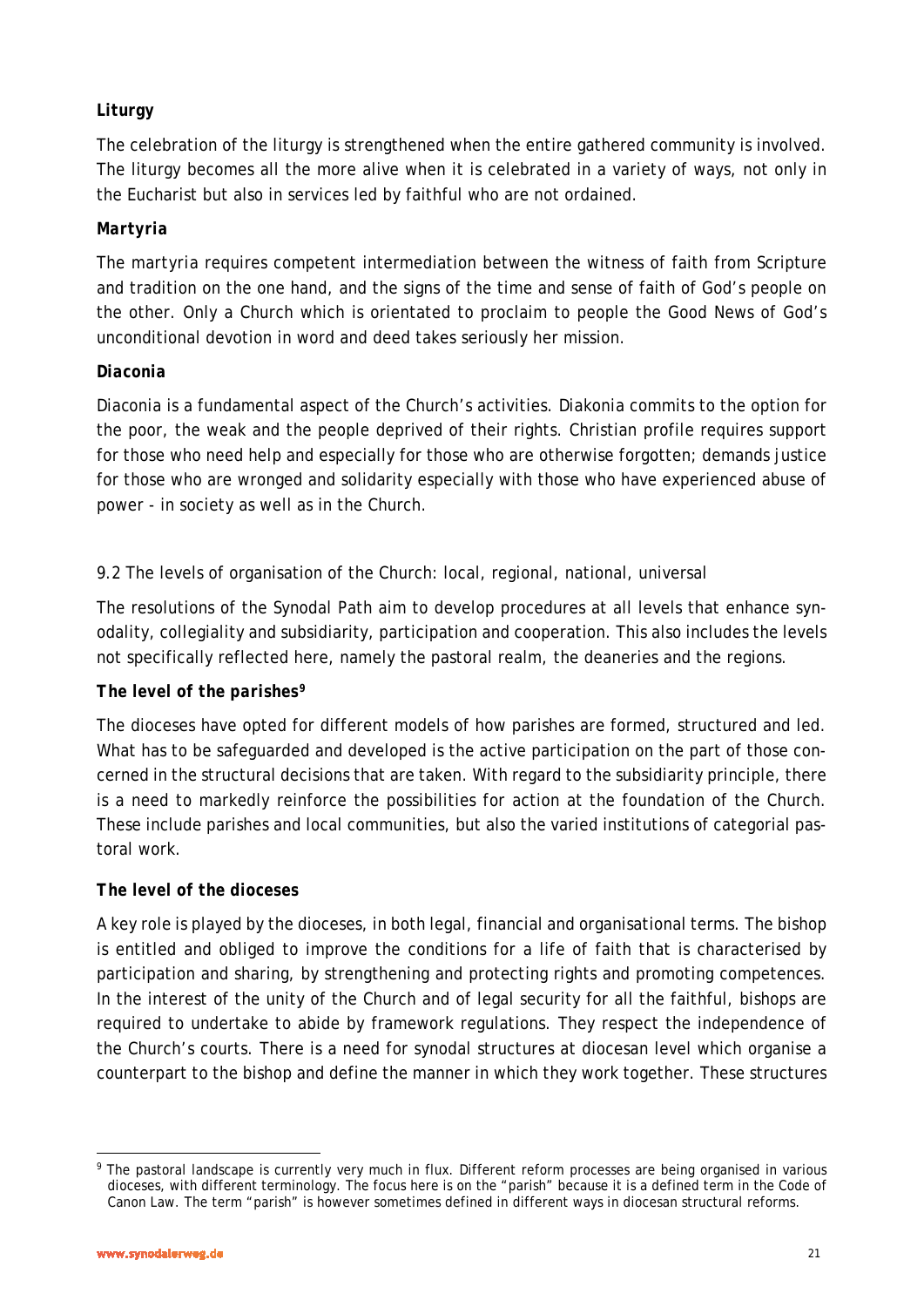are to be networked with the existing bodies and councils in such a way that transparency and supervision, co-consultation and co-decision are guaranteed.

### *The Bishops' Conference*

In the spirit of the principle of subsidiarity, there is a need to reinforce the organisations and institutions at supra-diocesan level. The cooperation on which the Synodal Path has embarked must be strengthened and made permanent. Binding decisions that affect all Catholic dioceses in Germany are to be discussed and decided together by the Bishops' Conference in cooperation with the Central Committee of German Catholics that represents the faithful in a democratically-legitimised way. The existing joint institutions of the German Bishops' Conference and the Central Committee of German Catholics are to be reviewed and developed further along the lines of the synodal principle.

### *The universal Church*

Pope Francis has not only initiated a worldwide synodal process, but speaks of a Synodal Church. The Synodal Path in Germany strengthens this concern, because there is a need for an open dialogue, including with the Apostolic See, on reforms that do not take the same shape in every time and place, but reflect in their dynamism the richness of the gifts and tasks that the Holy Spirit gives to the Church.

9.3 Finance, human resources development and planning: matters of church governance

### *Finance*

Canon law provides for participative structures in financial matters, and these need to be elaborated: in terms of expanding the supervisory powers of independent bodies whose members are elected by the faithful (directly or indirectly), and in terms of systematically incorporating criteria of ethically-sustainable asset management.

### *Human resources development*

The Catholic Church must carefully select, prepare and guide those individuals who proclaim God's Word, make God's love tangible, and celebrate hope on her behalf.

Especially in the church context, the expectations placed on persons with responsibility are high, since they must embody the message of faith, hope and love with their actions, words and attitudes. This is contrasted by the experience that superiors do not live up to their leadership responsibility, or quite deliberately abuse their power. There is a need for effective prevention, effective victim protection, and effective reparation.

Tasks to be carried out in *personnel matters*

- firstly, the task of organising, through framework regulations, interrelations between and the co-existence of bishops, priests, deacons, full-time, part-time and voluntary workers in the pastoral ministry in a transparent, reliable and crisis-proof way,
- secondly, the task of determining more precisely how the legitimacy and quality of leadership personnel can be enhanced through elections, taking into account the applicable